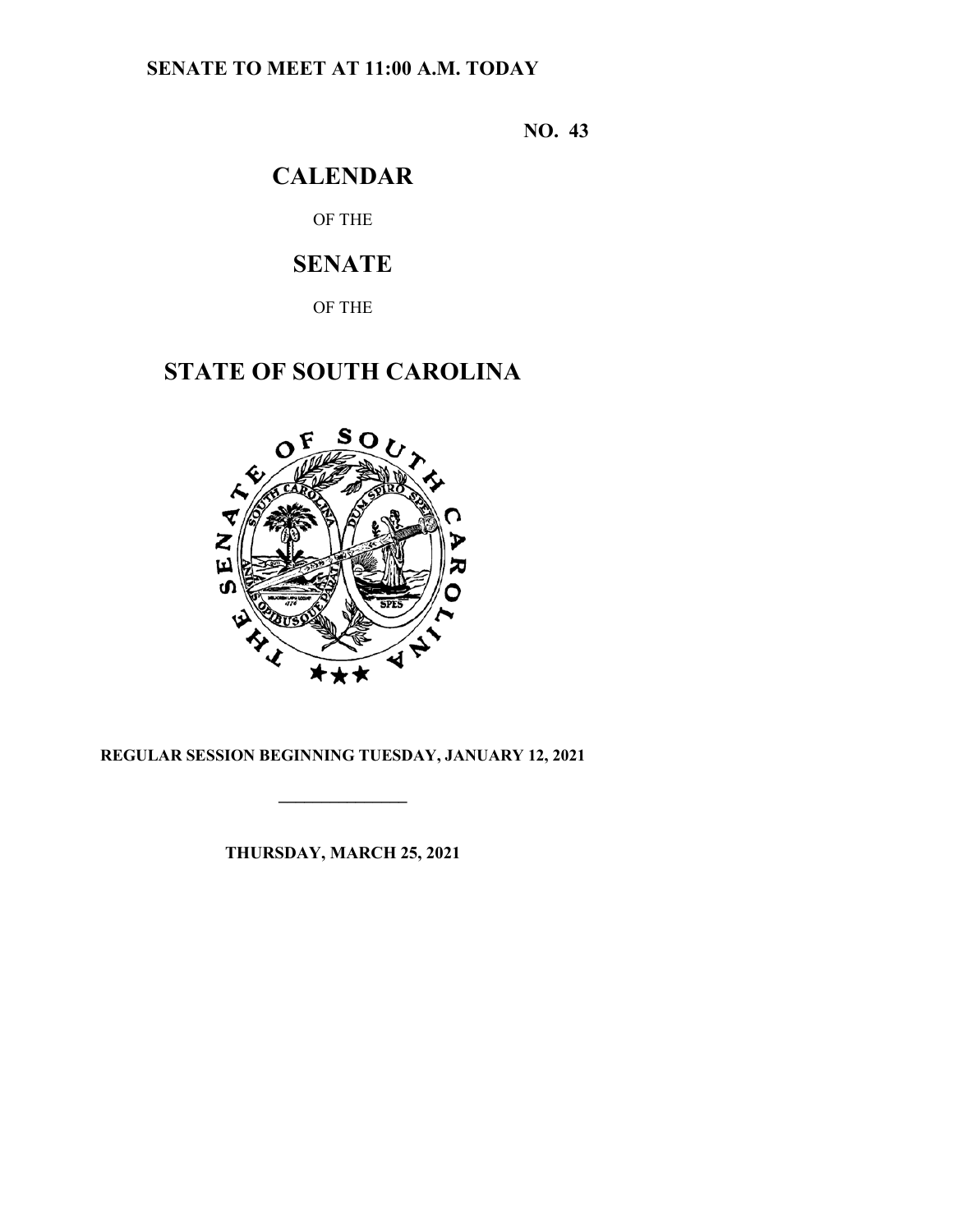#### **UNCONTESTED LOCAL SECOND READING BILLS**

**S. 448--Senator Fanning: A BILL TO AMEND ACT 379 OF 1959, AS AMENDED, RELATING TO THE CHESTER METROPOLITAN DISTRICT, SO AS TO ADD FOUR MEMBERS TO THE CHESTER COUNTY BOARD OF DIRECTORS APPOINTED BY THE CHESTER COUNTY LEGISLATIVE DELEGATION.**

(Without reference--January 12, 2021)

**S. 691--Senator Hutto: A BILL TO CONSOLIDATE BARNWELL COUNTY (BLACKVILLE) SCHOOL DISTRICT NO. 19 AND BARNWELL COUNTY (WILLISTON) SCHOOL DISTRICT NO. 29 INTO ONE SCHOOL DISTRICT TO BE KNOWN AS THE BARNWELL COUNTY CONSOLIDATED SCHOOL DISTRICT; TO ABOLISH BARNWELL COUNTY SCHOOL DISTRICT NO. 19 AND BARNWELL COUNTY SCHOOL DISTRICT NO. 29 ON JULY 1, 2022; TO PROVIDE THAT THE BARNWELL COUNTY CONSOLIDATED SCHOOL DISTRICT MUST BE GOVERNED BY A BOARD OF TRUSTEES CONSISTING OF SEVEN MEMBERS, WHICH INITIALLY MUST BE APPOINTED BY THE BARNWELL COUNTY LEGISLATIVE DELEGATION, AND BEGINNING WITH THE 2022 GENERAL ELECTION, SEVEN MEMBERS MUST BE ELECTED FROM DEFINED SINGLE-MEMBER ELECTION DISTRICTS DRAWN FROM THE COMBINED GEOGRAPHIC AREA OF THE FORMER BARNWELL COUNTY SCHOOL DISTRICT NO. 19 AND THE FORMER BARNWELL COUNTY SCHOOL DISTRICT NO. 29; TO PROVIDE THAT THE MEMBERS OF THE BARNWELL COUNTY CONSOLIDATED SCHOOL DISTRICT BOARD OF TRUSTEES MUST BE ELECTED IN NONPARTISAN ELECTIONS CONDUCTED AT THE SAME TIME AS THE 2022 GENERAL ELECTION AND EVERY FOUR YEARS THEREAFTER, EXCEPT AS PROVIDED IN THIS ACT TO STAGGER THE MEMBERS' TERMS; TO ESTABLISH THE**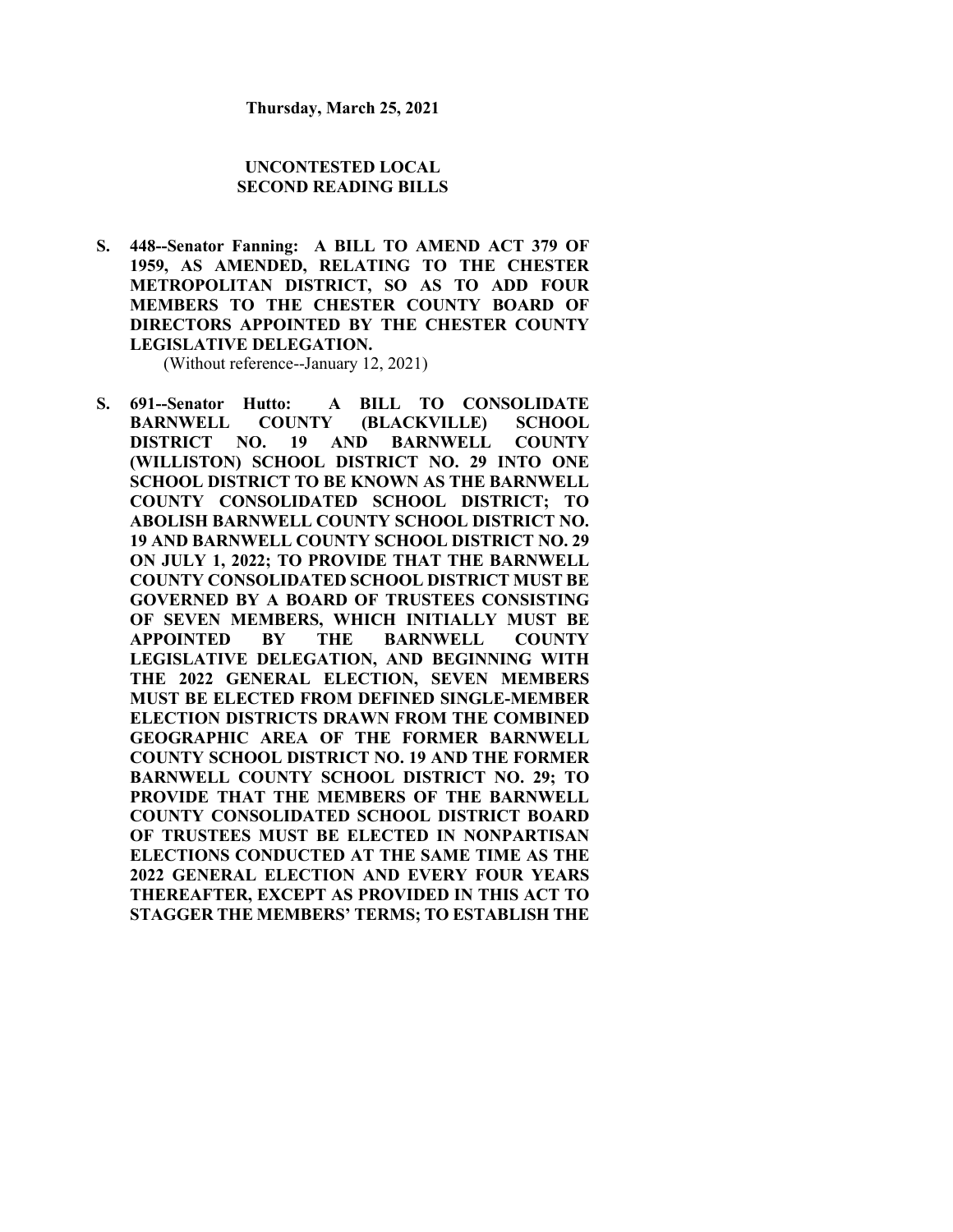**BOARD'S POWERS, DUTIES, AND RESPONSIBILITIES; TO PROVIDE THAT THE DISTRICT SUPERINTENDENT IS THE CHIEF OPERATING OFFICER OF THE DISTRICT AND IS RESPONSIBLE TO THE BOARD FOR THE PROPER ADMINISTRATION OF ALL AFFAIRS OF THE DISTRICT AND SUBJECT TO ALL OTHER PROVISIONS OF LAW RELATING TO HIS DUTIES; TO INCLUDE INTERIM MILLAGE PROVISIONS FOR YEARS 2022 AND 2023, AND TO PROVIDE THAT BEGINNING IN 2024, THE BARNWELL COUNTY CONSOLIDATED SCHOOL DISTRICT SHALL HAVE TOTAL FISCAL AUTONOMY.**

(Without reference--March 23, 2021)

### **MOTION PERIOD**

#### **SPECIAL ORDERS**

(Set for Special Order--March 23, 2021)

**S. 615--Senators Young and Campsen: A BILL TO AMEND SECTION 59-63-100 OF THE 1976 CODE, RELATING TO NONPUBLIC SCHOOL STUDENT PARTICIPATION IN THE INTERSCHOLASTIC ACTIVITIES OF PUBLIC SCHOOLS, TO PROVIDE LIMITED SITUATIONS IN WHICH HIGH SCHOOL STUDENTS WHO ATTEND PRIVATE SCHOOLS MAY PARTICIPATE IN HIGH**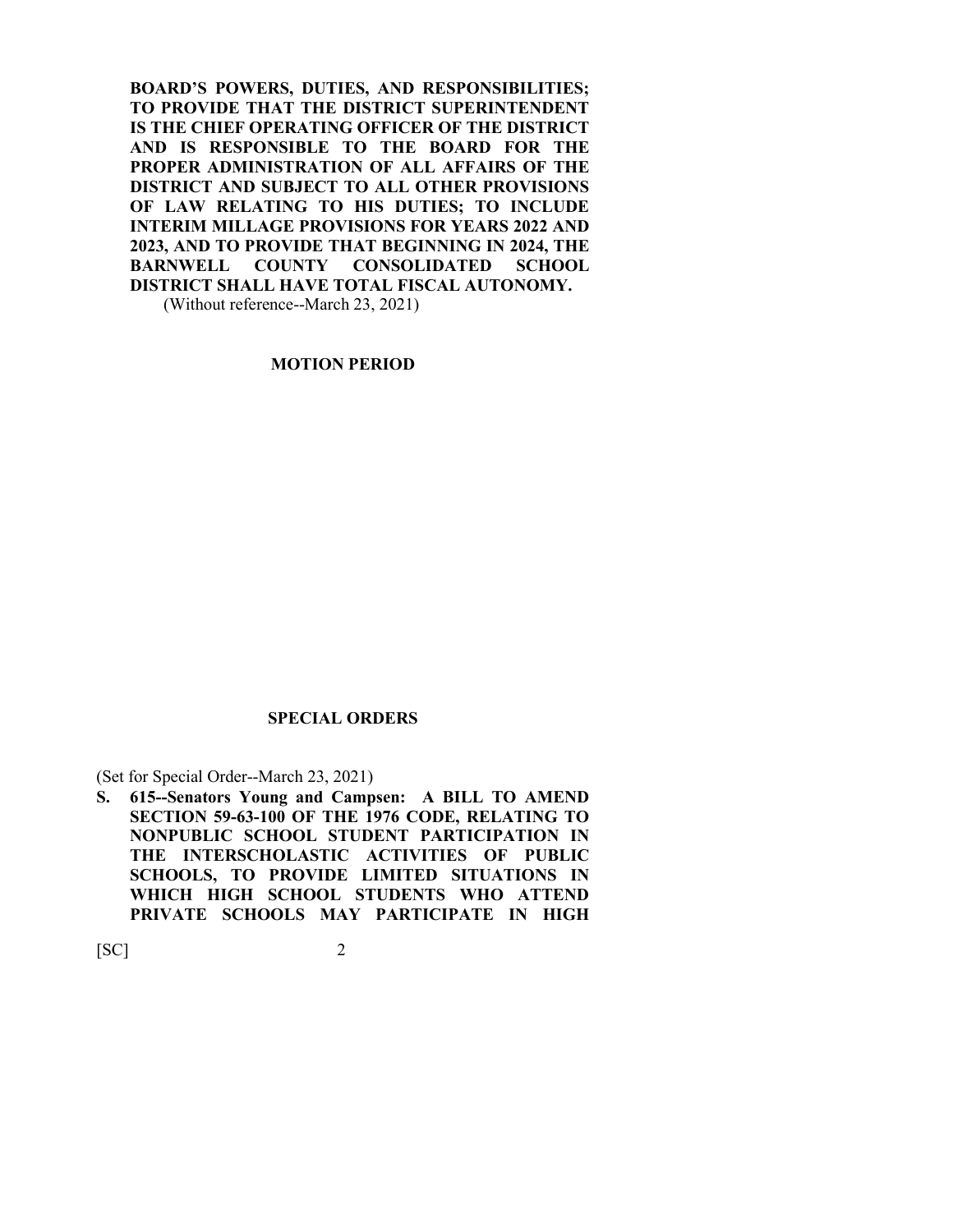### **SCHOOL LEAGUE SPORTS OFFERED AT PUBLIC HIGH SCHOOLS; AND TO DEFINE NECESSARY TERMS.**

(Read the first time--February 25, 2021) (Reported by Committee on Education--March 11, 2021) (Favorable with amendments) (Set for Special Order--March 23, 2021) (Committee Amendment Adopted--March 24, 2021) (Amended--March 24, 2021) (Read the second time--March 24, 2021) (Ayes 34, Nays 9--March 24, 2021) (Contested by Senator Fanning)

(Set for Special Order--March 23, 2021)

**H. 3925--Reps. Allison, Trantham, Felder, Simrill, Ligon, Collins, Calhoon, Huggins, McCabe and Pope: A JOINT RESOLUTION TO WAIVE CERTAIN PROVISIONS OF SECTION 59-63-100 OF THE 1976 CODE RELATING TO LIMITATIONS ON HOMESCHOOL STUDENT ELIGIBILITY TO PARTICIPATE IN PUBLIC SCHOOL INTERSCHOLASTIC ACTIVITIES FOR THE 2021-2022 AND 2022-2023 SCHOOL YEARS.**

(Recalled from Committee on Education--March 17, 2021) (Set for Special Order--March 23, 2021) (Amended--March 24, 2021) (Read the second time--March 24, 2021) (Ayes 42, Nays 0--March 24, 2021)

### **STATEWIDE THIRD READING BILLS**

**S. 527--Senator Alexander: A BILL TO AMEND SECTION 12-43-220, AS AMENDED, CODE OF LAWS OF SOUTH CAROLINA, 1976, RELATING TO THE CLASSIFICATION OF PROPERTY AND THE APPLICABLE ASSESSMENT RATIOS FOR THE VARIOUS CLASSES OF PROPERTY FOR PURPOSES OF IMPOSITION OF THE PROPERTY TAX, SO AS TO DEFINE "LEGALLY SEPARATED" FOR PURPOSES OF THE CERTIFICATE CONTAINED IN THE APPLICATION FOR THE SPECIAL FOUR PERCENT ASSESSMENT RATIO FOR OWNER-OCCUPIED RESIDENTIAL PROPERTY AND TO REQUIRE ANNUAL REAPPLICATION AND RECERTIFICATION TO**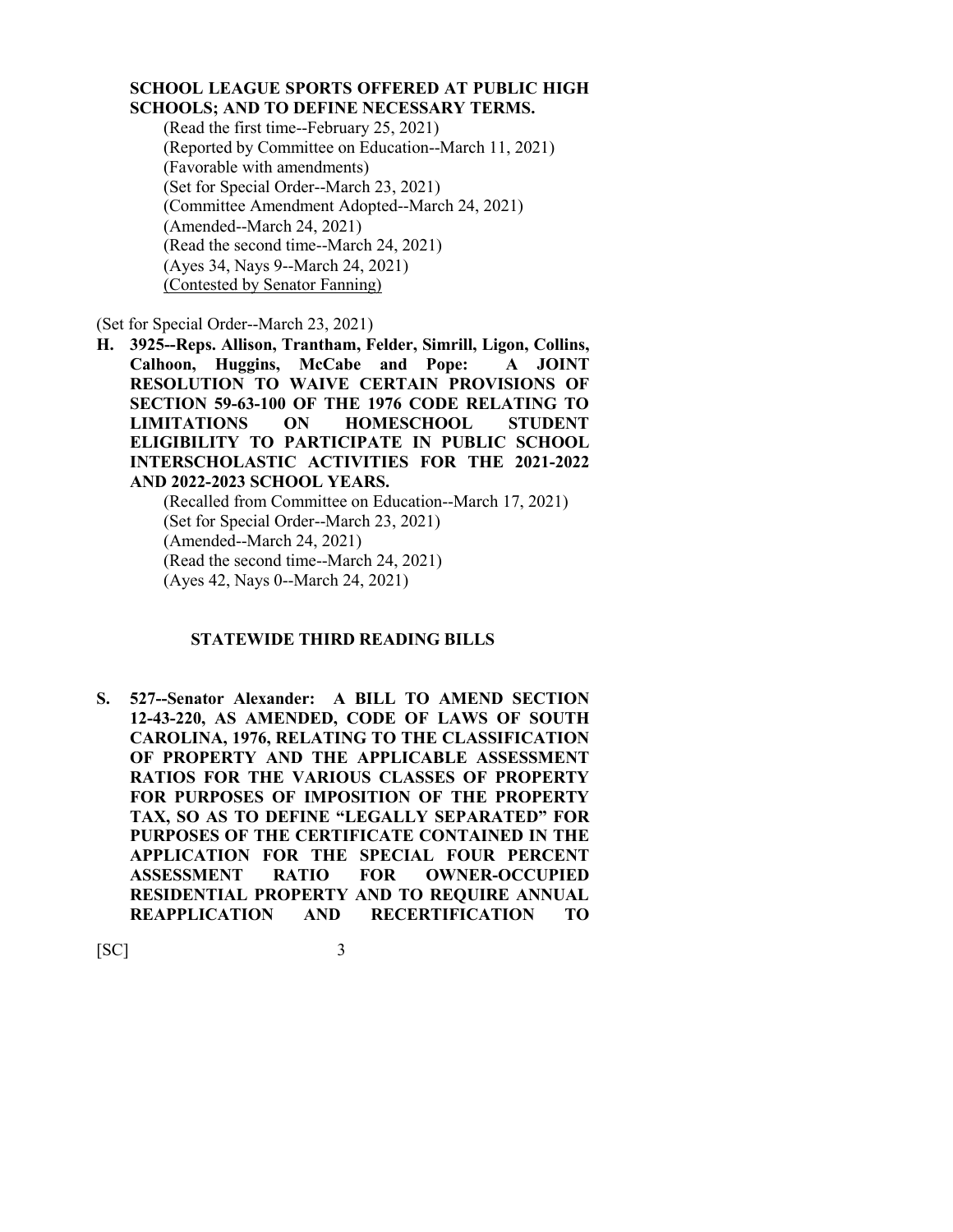### **MAINTAIN THE SPECIAL FOUR PERCENT ASSESSMENT RATIO FOR CERTAIN SEPARATED SPOUSES.**

(Read the first time--February 4, 2021) (Reported by Committee on Finance--March 17, 2021) (Favorable) (Read the second time--March 23, 2021) (Ayes 38, Nays 8--March 23, 2021)

**H. 3770--Reps. G.M. Smith, Stavrinakis, Wetmore, Weeks, Hewitt, Wheeler, Erickson, Bradley, W. Newton and Dillard: A JOINT RESOLUTION TO AUTHORIZE THE USE OF FEDERAL FUNDS FROM THE EMERGENCY RENTAL ASSISTANCE PROGRAM, AND TO PROVIDE THE MANNER IN WHICH THE FUNDS MUST BE DISTRIBUTED.**

> (Read the first time--March 9, 2021) (Reported by Committee on Finance--March 17, 2021) (Favorable with amendments) (Committee Amendment Adopted--March 24, 2021) (Amended--March 24, 2021) (Read the second time--March 24, 2021) (Ayes 41, Nays 0--March 24, 2021)

**S. 689--Senators Leatherman, Massey, Malloy, Alexander, Peeler, Setzler, Williams, Scott and Fanning: A JOINT RESOLUTION TO EXTEND THE INCOME TAX FILING DUE DATE FOR INDIVIDUALS UNTIL THE SAME DATE AS FEDERAL RETURNS AND PAYMENTS FOR INDIVIDUALS ARE DUE.**

> (Without reference--March 23, 2021) (Read the second time--March 24, 2021) (Ayes 42, Nays 0--March 24, 2021)

#### **STATEWIDE SECOND READING BILLS**

**S. 40--Senator Grooms: A BILL TO AMEND SECTION 5-29-30 OF THE 1976 CODE, RELATING TO THE RIGHT OF MUNICIPALITIES TO ESTABLISH ON-STREET PARKING FACILITIES, TO PROVIDE THAT MUNICIPALITIES MAY NOT ESTABLISH OR ALTER**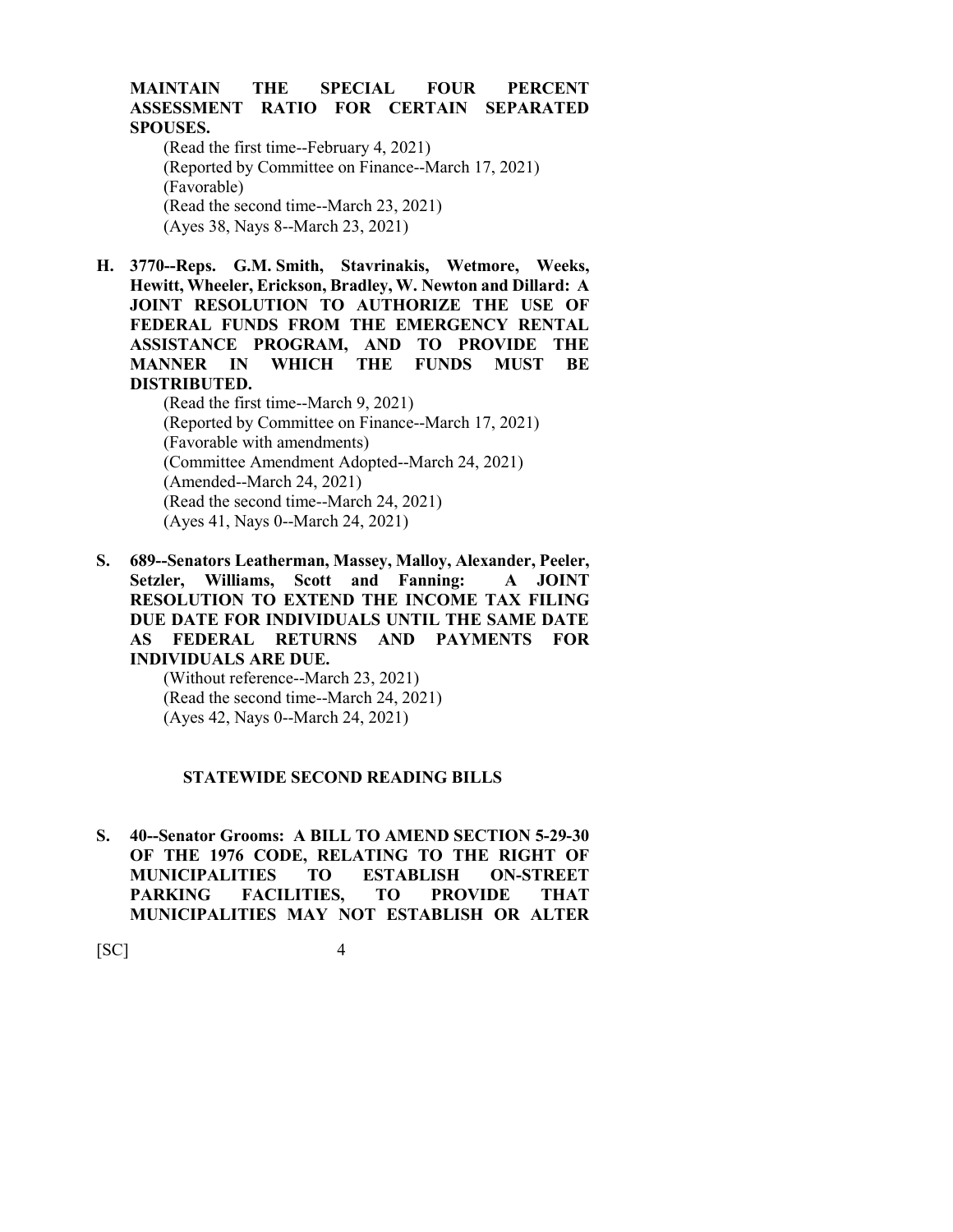**PARKING FACILITIES ON ANY STATE HIGHWAY FACILITY WITHOUT THE PRIOR APPROVAL OF THE DEPARTMENT OF TRANSPORTATION; TO AMEND SECTION 57-5-840 OF THE 1976 CODE, RELATING TO ALTERATIONS BY A MUNICIPALITY OF STATE HIGHWAY FACILITIES, TO PROVIDE THAT RESTRICTIONS ON THE USE OF STATE HIGHWAY FACILITIES BY A MUNICIPALITY ARE SUBJECT TO PRIOR APPROVAL BY THE DEPARTMENT OF TRANSPORTATION; TO AMEND ARTICLE 5, CHAPTER 5, TITLE 57 OF THE 1976 CODE, RELATING TO CONSTRUCTION OF THE STATE HIGHWAY SYSTEM, BY ADDING SECTION 57-5-845, TO PROVIDE THAT PARKING ON STATE HIGHWAY FACILITIES LOCATED ON BARRIER ISLANDS IS FREE AND ANY RESTRICTIONS MAY ONLY BE MADE BY THE DEPARTMENT OF TRANSPORTATION TO AMEND SECTION 57-7-210 OF THE 1976 CODE, RELATING TO OBSTRUCTIONS IN HIGHWAYS, TO PROVIDE THAT THE FINE FOR VIOLATIONS IS CALCULATED ON A PER-DAY BASIS; TO AMEND SECTION 57-7-220 OF THE 1976 CODE, RELATING TO THE REMOVAL OF OBSTRUCTIONS IN HIGHWAYS, TO PROVIDE THAT OBSTRUCTIONS ON ANY PORTION OF A PUBLIC HIGHWAY MUST BE REMOVED AS SOON AS POSSIBLE BY THE GOVERNMENTAL ENTITY RESPONSIBLE FOR MAINTAINING THE HIGHWAY; AND TO DEFINE NECESSARY TERMS.**

(Read the first time--January 12, 2021) (Reported by Committee on Transportation--February 03, 2021) (Favorable) (Contested by Senators Bennett and Hutto)

**S. 475--Senators Rankin, Grooms, Williams, Scott, Hembree, McElveen, Senn, Talley, Adams, Harpootlian, Hutto, Goldfinch, Matthews and Gambrell: A JOINT RESOLUTION TO REQUIRE NEXTERA ENERGY, INC. TO PROVIDE CERTAIN DOCUMENTS RELATED TO THE PUBLIC SERVICE AUTHORITY TO THE SPEAKER OF THE HOUSE OF REPRESENTATIVES, THE PRESIDENT OF THE SENATE, THE CHAIRMAN OF THE SENATE FINANCE COMMITTEE, THE CHAIRMAN OF THE**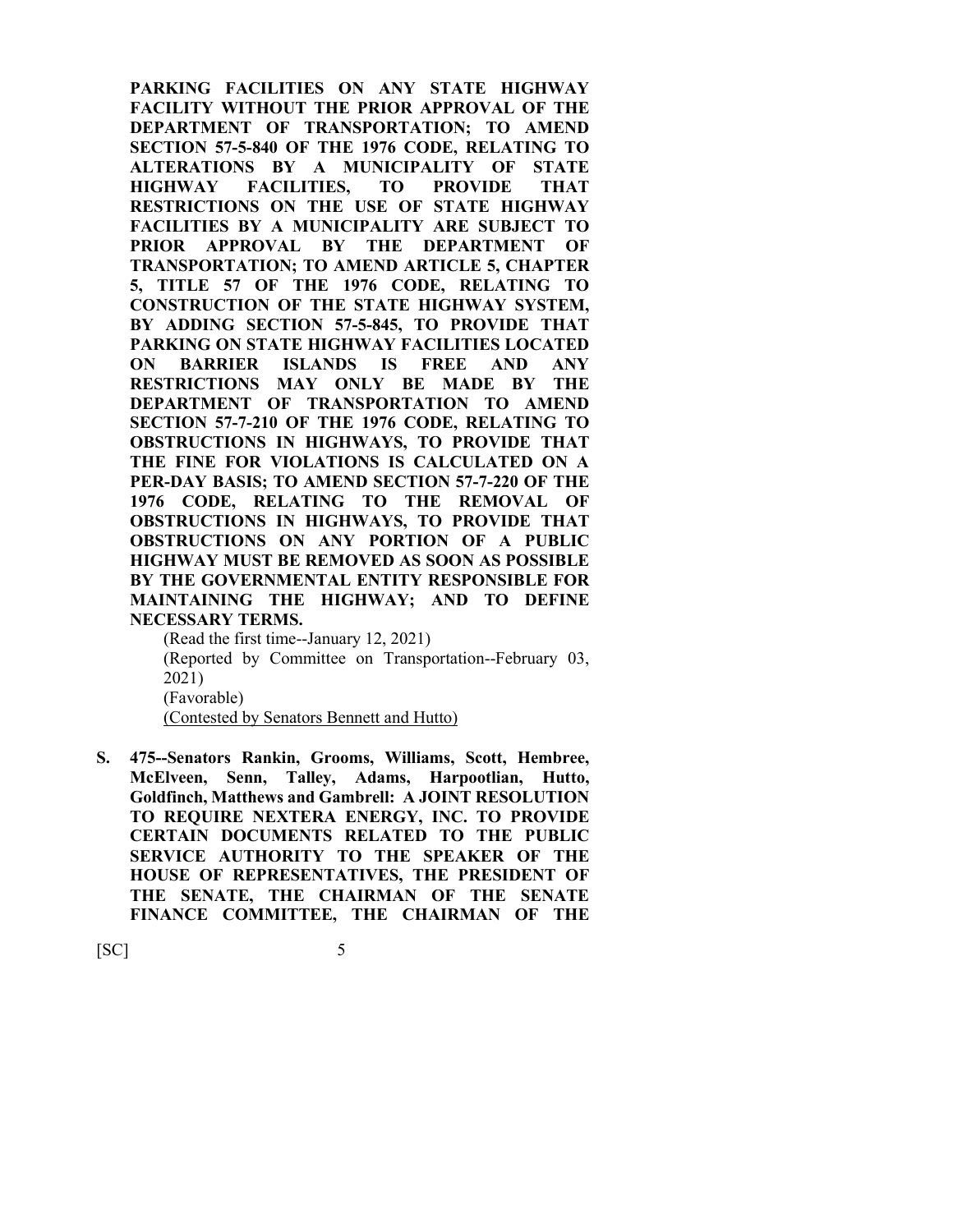### **HOUSE WAYS AND MEANS COMMITTEE, THE CHAIRMAN OF THE SENATE JUDICIARY COMMITTEE AND THE CHAIRMAN OF THE HOUSE JUDICIARY COMMITTEE.**

(Read the first time--January 21, 2021) (Reported by Committee on Judiciary--February 11, 2021) (Favorable) (Contested by Senator Massey)

**S. 376--Senators Talley, Hembree and Setzler: A BILL TO ENACT THE "STATE INSTITUTION OF HIGHER EDUCATION EFFICIENCY ACT"; TO AMEND TITLE 59 OF THE 1976 CODE, RELATING TO EDUCATION, BY ADDING CHAPTER 157, TO ALLOW THE BOARD OF TRUSTEES OF AN INSTITUTION OF HIGHER EDUCATION TO ESTABLISH BY RESOLUTION AN AUXILIARY DIVISION AS PART OF THE COLLEGE OR UNIVERSITY, TO PROVIDE THAT THE AUXILIARY DIVISION IS EXEMPT FROM VARIOUS STATE LAWS, TO REQUIRE THAT CERTAIN PERMANENT IMPROVEMENT PROJECTS MUST BE SUBMITTED TO THE JOINT BOND REVIEW COMMITTEE AND THE EXECUTIVE BUDGET OFFICE, TO PROVIDE THAT A BOARD OF TRUSTEES MAY ADOPT FOR AN AUXILIARY DIVISION A PROCUREMENT POLICY, AND TO PROVIDE REPORTING REQUIREMENTS; TO AMEND SECTION 8-11-260 OF THE 1976 CODE, RELATING TO EXEMPTIONS FROM CERTAIN REQUIREMENTS FOR STATE OFFICERS AND EMPLOYEES, TO PROVIDE THAT EMPLOYEES OF CERTAIN RESEARCH UNIVERSITIES AND NON-RESEARCH, FOUR-YEAR COLLEGES AND UNIVERSITIES ARE EXEMPT; TO AMEND SECTION 11-35-710(A)(6) OF THE 1976 CODE, RELATING TO EXEMPTIONS FROM THE SOUTH CAROLINA CONSOLIDATED PROCUREMENT CODE, TO PROVIDE THAT THE STATE FISCAL ACCOUNTABILITY AUTHORITY MAY EXEMPT PRIVATE GIFTS, AUXILIARY DIVISIONS, AND OTHER SALES AND SERVICES; AND TO DEFINE NECESSARY TERMS.** (Read the first time--January 12, 2021)

(Reported by Committee on Education--February 24, 2021) (Favorable with amendments) (Contested by Senator Leatherman)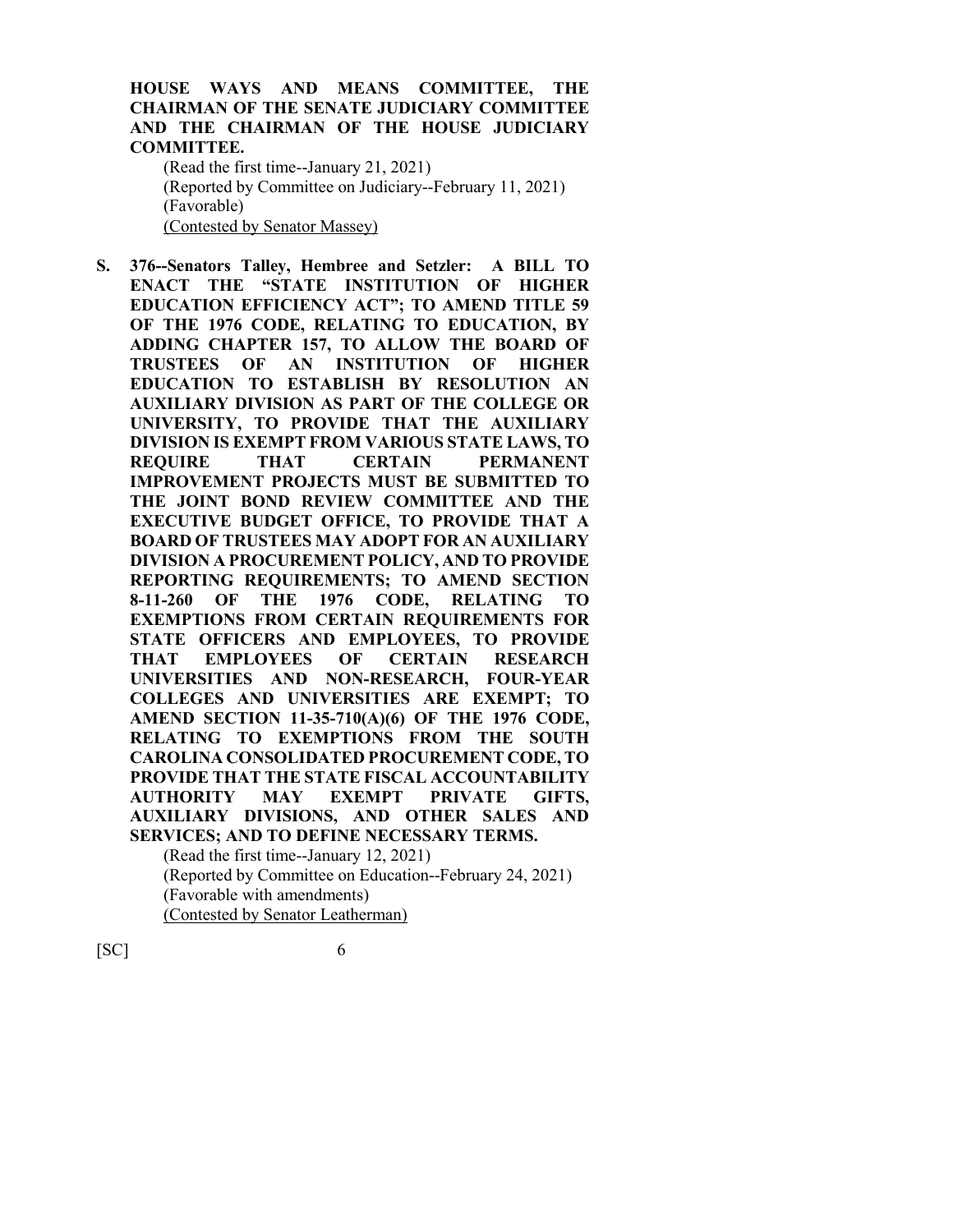**H. 3586--Reps. Sandifer and Hardee: A BILL TO AMEND SECTION 38-55-520, CODE OF LAWS OF SOUTH CAROLINA, 1976, RELATING TO THE PURPOSE OF THE ARTICLE, SO AS TO ESTABLISH THE FRAUD DIVISION WITHIN THE DEPARTMENT OF INSURANCE; TO AMEND SECTION 38-55-530, RELATING TO DEFINITIONS, SO AS TO REMOVE REFERENCES TO THE SECOND INJURY FUND AND ADD A SEPARATE DEFINITION FOR "UNDESERVED ECONOMIC BENEFIT OR ADVANTAGE"; TO AMEND SECTION 38-55-550, RELATING TO CIVIL PENALTIES PAID TO THE INSURANCE FRAUD DIVISION, SO AS TO MAKE CONFORMING CHANGES; TO AMEND SECTION 38-55-560, RELATING TO THE INSURANCE FRAUD DIVISION, SO AS TO TRANSFER THE DUTIES AND OBLIGATIONS TO THE DEPARTMENT OF INSURANCE; TO AMEND SECTION 38-55-570, RELATING TO NOTIFICATION OF KNOWLEDGE OR BELIEF OF FALSE STATEMENTS AND MISREPRESENTATIONS AND INFORMATION TO BE RELEASED, SO AS TO TRANSFER THE DUTIES AND OBLIGATIONS TO THE DEPARTMENT OF INSURANCE; TO AMEND SECTION 38-55-590, RELATING TO THE REQUIRED ANNUAL REPORT TO THE GENERAL ASSEMBLY, SO AS TO TRANSFER THE DUTIES AND OBLIGATIONS TO THE DEPARTMENT OF INSURANCE; AND TO AMEND SECTION 42-9-440, RELATING TO THE WORKERS' COMPENSATION COMMISSION'S REQUIREMENT TO REPORT SUSPECTED FRAUD, SO AS TO MAKE CONFORMING CHANGES.**

(Read the first time--February 4, 2021)

(Reported by Committee on Banking and Insurance--February 25, 2021) (Favorable)

(Contested by Senator Malloy)

**S. 649--Fish, Game and Forestry Committee: A JOINT RESOLUTION TO APPROVE REGULATIONS OF THE DEPARTMENT OF LABOR, LICENSING AND REGULATION-BOARD OF REGISTRATION FOR FORESTERS, RELATING TO BOARD OF REGISTRATION FOR FORESTERS, DESIGNATED AS REGULATION**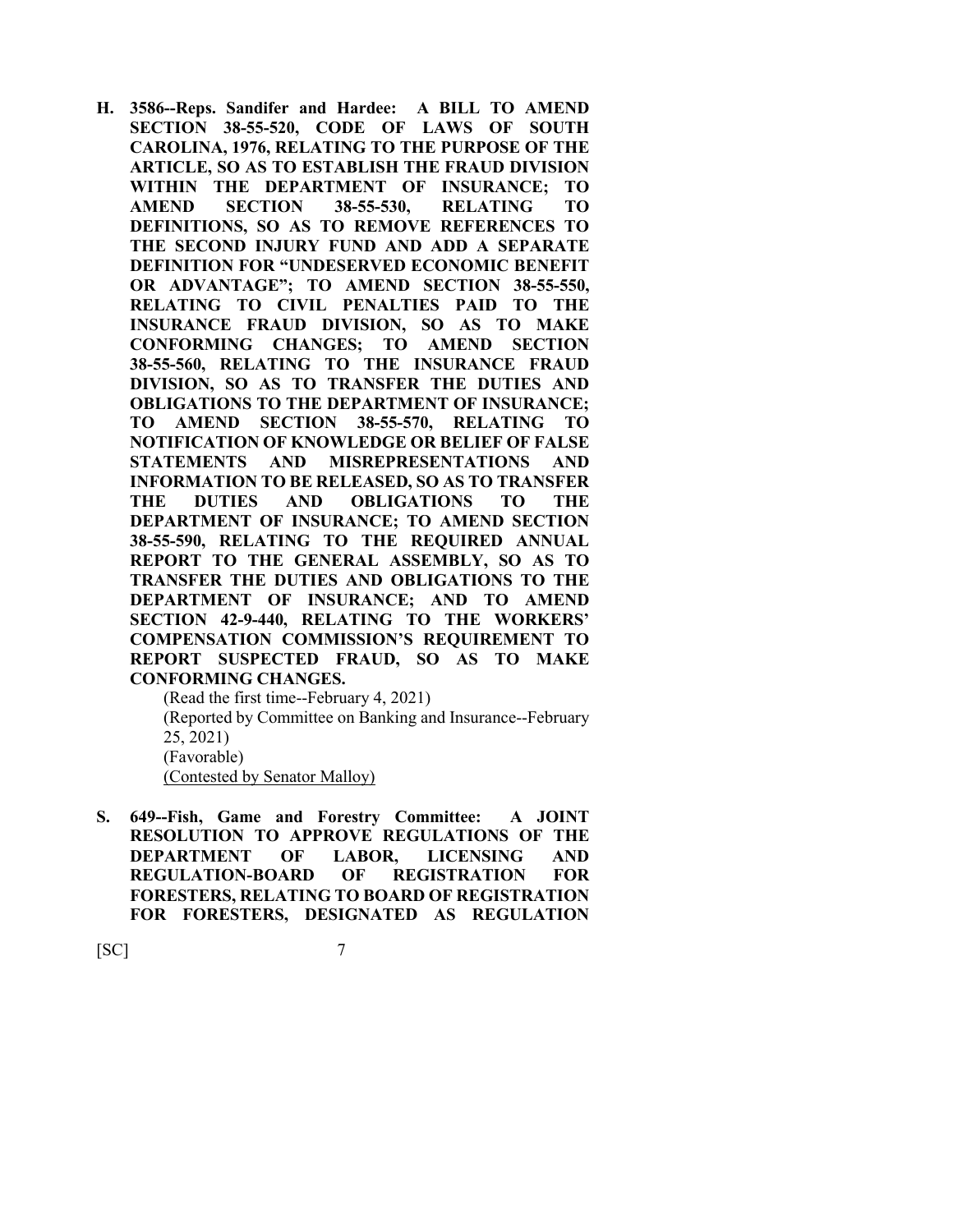**DOCUMENT NUMBER 5012, PURSUANT TO THE PROVISIONS OF ARTICLE 1, CHAPTER 23, TITLE 1 OF THE 1976 CODE.**

(Without reference--March 09, 2021) (Contested by Senator Campsen)

**S. 28--Senators Hutto, K. Johnson, Climer, McLeod and Stephens: A BILL TO AMEND SECTION 56-1-286 OF THE 1976 CODE, RELATING TO THE SUSPENSION OF A LICENSE OR PERMIT OR DENIAL OF ISSUANCE OF A LICENSE OR PERMIT TO PERSONS UNDER THE AGE OF TWENTY-ONE WHO DRIVE MOTOR VEHICLES AND HAVE A CERTAIN AMOUNT OF ALCOHOL CONCENTRATION, TO ALLOW A PERSON UNDER THE AGE OF TWENTY-ONE WHO IS SERVING A SUSPENSION OR DENIAL OF A LICENSE OR PERMIT TO ENROLL IN THE IGNITION INTERLOCK DEVICE PROGRAM; TO AMEND SECTION 56-1-385(A) OF THE 1976 CODE, RELATING TO THE REINSTATEMENT OF A PERMANENTLY REVOKED DRIVER'S LICENSE, TO LIMIT ITS APPLICATION TO OFFENSES OCCURRING PRIOR TO OCTOBER 1, 2014; TO AMEND SECTION 56-1-400 OF THE 1976 CODE, RELATING TO THE SURRENDER OF A LICENSE AND ENDORSING SUSPENSION AND IGNITION INTERLOCK DEVICE ON A LICENSE, TO REMOVE THE REQUIREMENT THAT A PERSON SEEKING TO HAVE A LICENSE ISSUED MUST FIRST PROVIDE PROOF THAT ANY FINE OWED HAS BEEN PAID, AND TO INCLUDE A REFERENCE TO THE HABITUAL OFFENDER STATUTE; TO AMEND SECTION 56-1-1090(A) OF THE 1976 CODE, RELATING TO REQUESTS FOR RESTORATION OF THE PRIVILEGE TO OPERATE A MOTOR VEHICLE, TO ALLOW A PERSON CLASSIFIED AS A HABITUAL OFFENDER TO OBTAIN A DRIVER'S LICENSE WITH AN INTERLOCK RESTRICTION IF HE PARTICIPATES IN THE IGNITION INTERLOCK DEVICE PROGRAM; TO AMEND SECTION 56-1-1320(A) OF THE 1976 CODE, RELATING TO PROVISIONAL DRIVERS' LICENSES, TO ELIMINATE PROVISIONAL LICENSES FOR FIRST OFFENSE DRIVING UNDER THE INFLUENCE UNLESS THE OFFENSE OCCURRED PRIOR TO THE EFFECTIVE DATE OF THIS ACT; TO AMEND SECTION 56-1-1340 OF THE**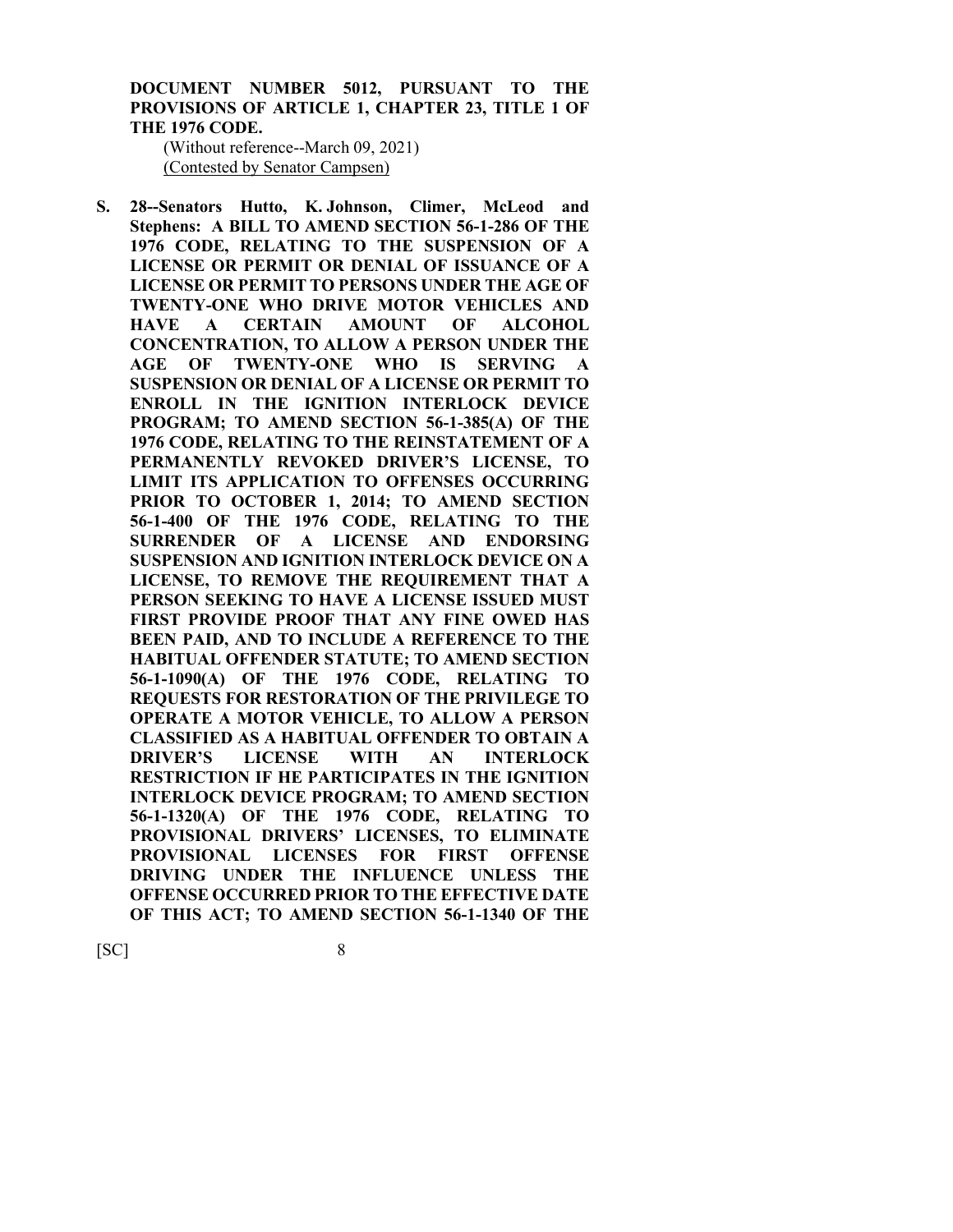**1976 CODE, RELATING TO THE ISSUANCE OF LICENSES AND CONVICTIONS TO BE RECORDED, TO CONFORM INTERNAL STATUTORY REFERENCES; TO AMEND SECTION 56-5-2941 OF THE 1976 CODE, RELATING TO IGNITION INTERLOCK DEVICES, TO INCLUDE A REFERENCE TO THE HABITUAL OFFENDER STATUTE, REMOVE EXCEPTIONS TO IGNITION INTERLOCK DEVICES FOR OFFENDERS WHO ARE NONRESIDENTS AND FIRST-TIME OFFENDERS OF DRIVING UNDER THE INFLUENCE WHO DID NOT REFUSE TO SUBMIT TO CHEMICAL TESTS AND HAD AN ALCOHOL CONCENTRATION OF FIFTEEN ONE-HUNDREDTHS OF ONE PERCENT OR MORE, REQUIRE DEVICE MANUFACTURERS PAY CERTIFICATION FEES ASSOCIATED WITH IGNITION INTERLOCK DEVICES, PERMIT THOSE DRIVERS WITH PERMANENTLY REVOKED LICENSES AFTER OCTOBER 2014 TO SEEK RELIEF AFTER FIVE YEARS, AND MAKE THE RECORDS OF THE IGNITION INTERLOCK DEVICES THE RECORDS OF THE DEPARTMENT OF PROBATION, PAROLE AND PARDON SERVICES; TO AMEND SECTION 56-5-2951 OF THE 1976 CODE, RELATING TO TEMPORARY ALCOHOL LICENSES, TO REQUIRE AN IGNITION INTERLOCK DEVICE RESTRICTION ON A TEMPORARY ALCOHOL LICENSE AND TO DELETE PROVISIONS RELATING TO ROUTE-RESTRICTED LICENSES; AND TO AMEND SECTION 56-5-2990 OF THE 1976 CODE, RELATING TO SUSPENSION OF A CONVICTED PERSON'S DRIVER'S LICENSE AND THE PERIOD OF SUSPENSION, TO REQUIRE AN IGNITION INTERLOCK DEVICE IF A FIRST-TIME OFFENDER OF DRIVING UNDER THE INFLUENCE SEEKS TO END A SUSPENSION.**

(Read the first time--January 12, 2021) (Reported by Committee on Judiciary--March 10, 2021) (Favorable)

**S. 94--Senators Malloy and Adams: A BILL TO AMEND SECTION 42-1-160 OF THE 1976 CODE, RELATING TO INJURY AND PERSONAL INJURY IN WORKERS' COMPENSATION, TO PROVIDE THAT A LIMITATION ON STRESS, MENTAL INJURIES, AND MENTAL ILLNESS FOR WORKERS' COMPENSATION DOES NOT APPLY TO**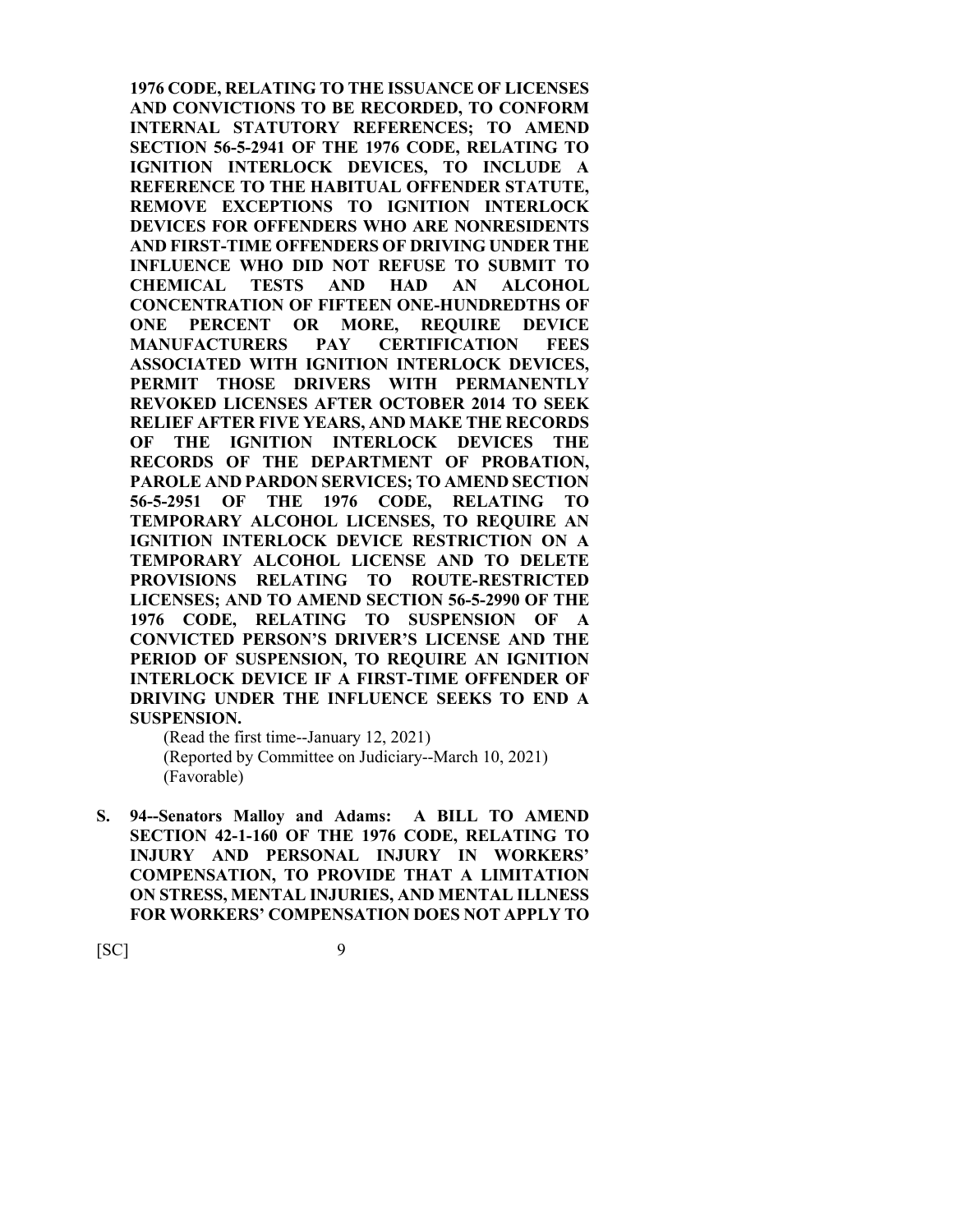## **A FIRST RESPONDER DIAGNOSED WITH POST-TRAUMATIC STRESS DISORDER, AND TO DEFINE NECESSARY TERMS.**

(Read the first time--January 12, 2021) (Reported by Committee on Judiciary--March 10, 2021) (Favorable with amendments) (Contested by Senator Turner)

**S. 243--Senator Young: A BILL TO AMEND SECTION 63-7-940(A) OF THE 1976 CODE, RELATING TO AUTHORIZED USES OF UNFOUNDED CHILD ABUSE AND NEGLECT REPORTS, TO AUTHORIZE THE RELEASE OF INFORMATION ABOUT CHILD FATALITIES OR NEAR FATALITIES; TO AMEND SECTION 63-7-1990(H) OF THE 1976 CODE, RELATING TO THE CONFIDENTIALITY AND RELEASE OF CHILD ABUSE AND NEGLECT RECORDS, TO AUTHORIZE THE RELEASE OF INFORMATION ABOUT CHILD FATALITIES OR NEAR FATALITIES; AND TO DEFINE NECESSARY TERMS.**

(Read the first time--January 12, 2021) (Reported by Committee on Family and Veterans' Services-- March 10, 2021) (Favorable with amendments) (Committee Amendment Adopted--March 23, 2021) (Amended--March 23, 2021)

**S. 425--Senators Alexander and McLeod: A BILL TO AMEND ARTICLE 1, CHAPTER 35, TITLE 43 OF THE 1976 CODE, RELATING TO DUTIES AND PROCEDURES OF INVESTIGATIVE ENTITIES CONCERNING ADULT PROTECTION, BY ADDING SECTION 43-35-87, TO AUTHORIZE BANKING INSTITUTIONS TO DECLINE CERTAIN FINANCIAL TRANSACTION REQUESTS IN CASES OF THE SUSPECTED FINANCIAL EXPLOITATION OF A VULNERABLE ADULT, AND TO DEFINE NECESSARY TERMS.**

> (Read the first time--January 12, 2021) (Reported by Committee on Family and Veterans' Services-- March 10, 2021) (Favorable with amendments) (Contested by Senator Gambrell)

[SC] 10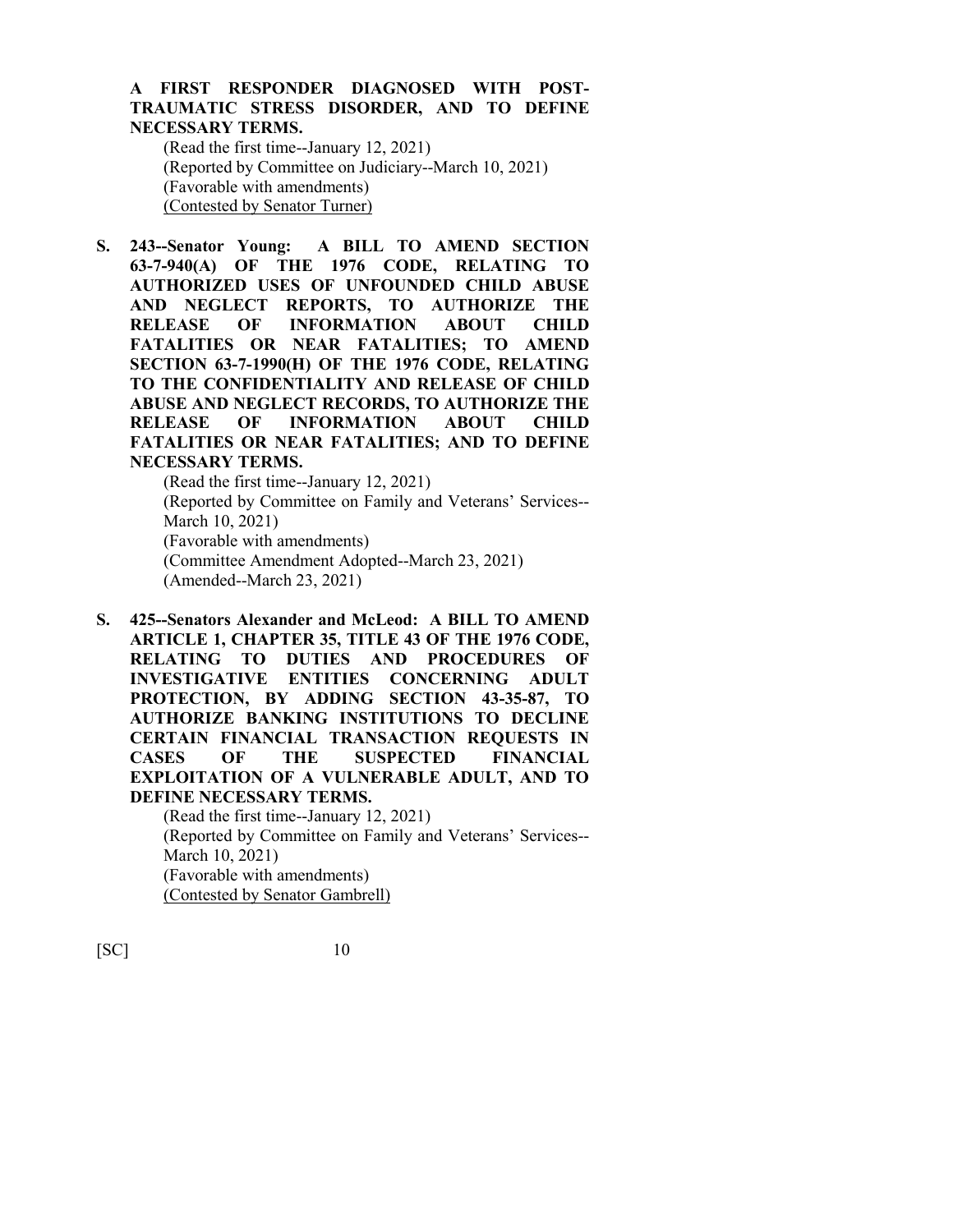**S. 628--Senator Davis: A BILL TO ENACT THE "PHARMACY ACCESS ACT"; TO AMEND CHAPTER 43, TITLE 40 OF THE 1976 CODE, RELATING TO THE SOUTH CAROLINA PHARMACY PRACTICE ACT, BY ADDING SECTIONS 40- 43-210 THROUGH 40-43-280, TO PROVIDE THAT THE SOUTH CAROLINA PHARMACY PRACTICE ACT DOES NOT CREATE A DUTY OF CARE FOR A PERSON WHO PRESCRIBES OR DISPENSES A SELF-ADMINISTERED HORMONAL CONTRACEPTIVE OR ADMINISTERS AN INJECTABLE HORMONAL CONTRACEPTIVE, TO PROVIDE THAT CERTAIN PHARMACISTS MAY DISPENSE A SELF-ADMINISTERED HORMONAL CONTRACEPTIVE OR ADMINISTER AN INJECTABLE HORMONAL CONTRACEPTIVE PURSUANT TO A STANDING PRESCRIPTION DRUG ORDER, TO PROVIDE A JOINT PROTOCOL FOR DISPENSING A SELF-ADMINISTERED HORMONAL CONTRACEPTIVE OR ADMINISTERING AN INJECTABLE HORMONAL CONTRACEPTIVE WITHOUT A PATIENT-SPECIFIC WRITTEN ORDER, TO REQUIRE CONTINUING EDUCATION FOR A PHARMACIST DISPENSING A SELF-ADMINISTERED HORMONAL CONTRACEPTIVE OR ADMINISTERING AN INJECTABLE HORMONAL CONTRACEPTIVE, TO IMPOSE REQUIREMENTS ON A PHARMACIST WHO DISPENSES A SELF-ADMINISTERED HORMONAL CONTRACEPTIVE OR ADMINISTERS AN INJECTABLE HORMONAL CONTRACEPTIVE, TO PROVIDE THAT A PRESCRIBER WHO ISSUES A STANDING PRESCRIPTION DRUG ORDER FOR A SELF-ADMINISTERED HORMONAL CONTRACEPTIVE OR INJECTABLE HORMONAL CONTRACEPTIVE IS NOT LIABLE FOR ANY CIVIL DAMAGES FOR ACTS OR OMISSIONS RESULTING FROM THE DISPENSING OR ADMINISTERING OF THE CONTRACEPTIVE, AND TO PROVIDE THAT THE SOUTH CAROLINA PHARMACY PRACTICE ACT SHALL NOT BE CONSTRUED TO REQUIRE A PHARMACIST TO DISPENSE, ADMINISTER, INJECT, OR OTHERWISE PROVIDE HORMONAL CONTRACEPTIVES; AND TO AMEND ARTICLE 1, CHAPTER 6, TITLE 44 OF THE 1976 CODE, RELATING TO THE DEPARTMENT OF HEALTH AND HUMAN SERVICES, BY ADDING SECTION 44-6-115, TO PROVIDE FOR PHARMACIST SERVICES COVERED**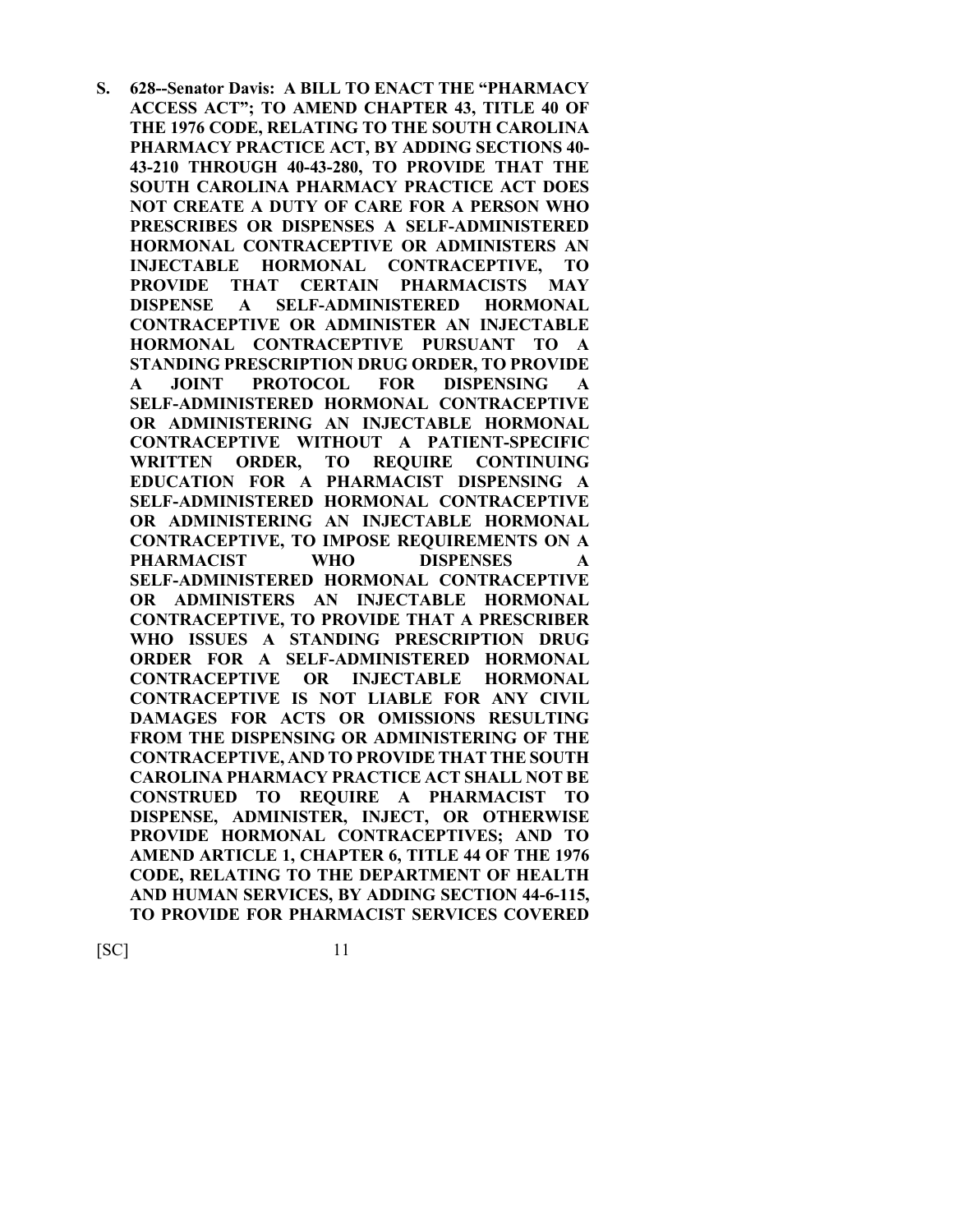### **UNDER MEDICAID; AND TO DEFINE NECESSARY TERMS.**

(Read the first time--March 02, 2021) (Reported by Committee on Medical Affairs--March 10, 2021) (Favorable with amendments) (Contested by Senator Cromer)

**S. 202--Senator Hembree: A BILL TO AMEND SECTION 1-6- 10(1) AND (5) OF THE 1976 CODE, RELATING TO DEFINITIONS FOR THE OFFICE OF THE STATE INSPECTOR GENERAL, TO DEFINE NECESSARY TERMS.**

> (Read the first time--January 12, 2021) (Reported by Committee on Education--March 11, 2021) (Favorable with amendments)

**S. 661--Education Committee: A JOINT RESOLUTION TO APPROVE REGULATIONS OF THE COMMISSION ON HIGHER EDUCATION, RELATING TO LIFE SCHOLARSHIP PROGRAM AND LIFE SCHOLARSHIP ENHANCEMENT, DESIGNATED AS REGULATION DOCUMENT NUMBER 5004, PURSUANT TO THE PROVISIONS OF ARTICLE 1, CHAPTER 23, TITLE 1 OF THE 1976 CODE.**

(Without reference--March 11, 2021)

**S. 662--Education Committee: A JOINT RESOLUTION TO APPROVE REGULATIONS OF THE COMMISSION ON HIGHER EDUCATION, RELATING TO PALMETTO FELLOWS SCHOLARSHIP PROGRAM, DESIGNATED AS REGULATION DOCUMENT NUMBER 5005, PURSUANT TO THE PROVISIONS OF ARTICLE 1, CHAPTER 23, TITLE 1 OF THE 1976 CODE.**

(Without reference--March 11, 2021)

**S. 663--Education Committee: A JOINT RESOLUTION TO APPROVE REGULATIONS OF THE COMMISSION ON HIGHER EDUCATION, RELATING TO SOUTH CAROLINA HOPE SCHOLARSHIP, DESIGNATED AS REGULATION DOCUMENT NUMBER 5006, PURSUANT TO THE PROVISIONS OF ARTICLE 1, CHAPTER 23, TITLE 1 OF THE 1976 CODE.**

(Without reference--March 11, 2021)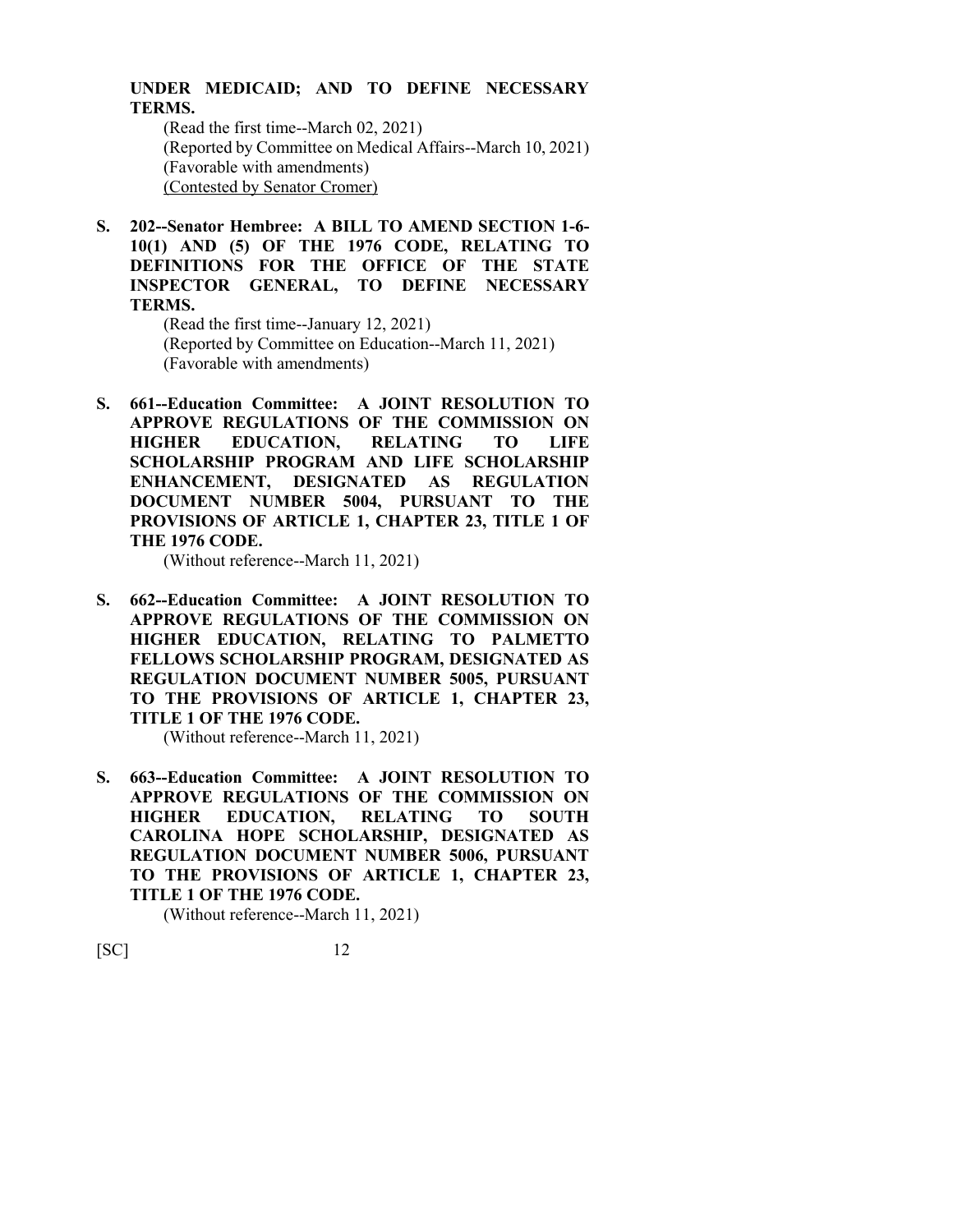**S. 154--Senator Martin: A BILL TO AMEND CHAPTER 54, TITLE 12 OF THE 1976 CODE, RELATING TO THE UNIFORM METHOD OF COLLECTION AND ENFORCEMENT OF TAXES LEVIED AND ASSESSED BY THE SOUTH CAROLINA DEPARTMENT OF REVENUE, BY ADDING SECTION 12-54-20, TO PROVIDE THAT A TAXPAYER THAT PREVAILS IN AN ACTION OR PROCEEDING TO RECOVER A TAX OR PENALTY IS ENTITLED TO REASONABLE ATTORNEYS' FEES AND COSTS ASSOCIATED WITH DEFENDING THE ACTION OR PROCEEDING.**

> (Read the first time--January 12, 2021) (Reported by Committee on Finance--March 17, 2021) (Favorable with amendments)

**S. 401--Senators Gustafson, Hembree and Fanning: A BILL TO AMEND SECTION 6-1-320 OF THE 1976 CODE, RELATING TO THE LIMITATION ON MILLAGE INCREASES, TO ALLOW THE GOVERNING BODY OF A COUNTY TO SUSPEND THE LIMITATION FOR THE PURPOSE OF SUPPORTING A FIRE PROTECTION DISTRICT.**

> (Read the first time--January 12, 2021) (Reported by Committee on Finance--March 17, 2021) (Favorable with amendments) (Contested by Senators Jackson, Martin and Kimbrell)

**S. 461--Senators Alexander and Setzler: A BILL TO ENACT THE "SOUTH CAROLINA PAY FOR SUCCESS PERFORMANCE ACCOUNTABILITY ACT"; TO AMEND TITLE 11 OF THE 1976 CODE, RELATING TO PUBLIC FINANCE, BY ADDING CHAPTER 60, TO ESTABLISH THE TRUST FUND FOR PERFORMANCE ACCOUNTABILITY TO FUND PAY-FOR-SUCCESS CONTRACTS, WHEREBY THE STATE CONTRACTS WITH A PRIVATE-SECTOR ORGANIZATION TO ACHIEVE SPECIFICALLY DEFINED MEASUREABLE OUTCOMES IN WHICH THE STATE PAYS ONLY TO THE EXTENT THAT THE DESIRED OUTCOMES ARE ACHIEVED.**

(Read the first time--January 13, 2021) (Reported by Committee on Finance--March 17, 2021) (Favorable)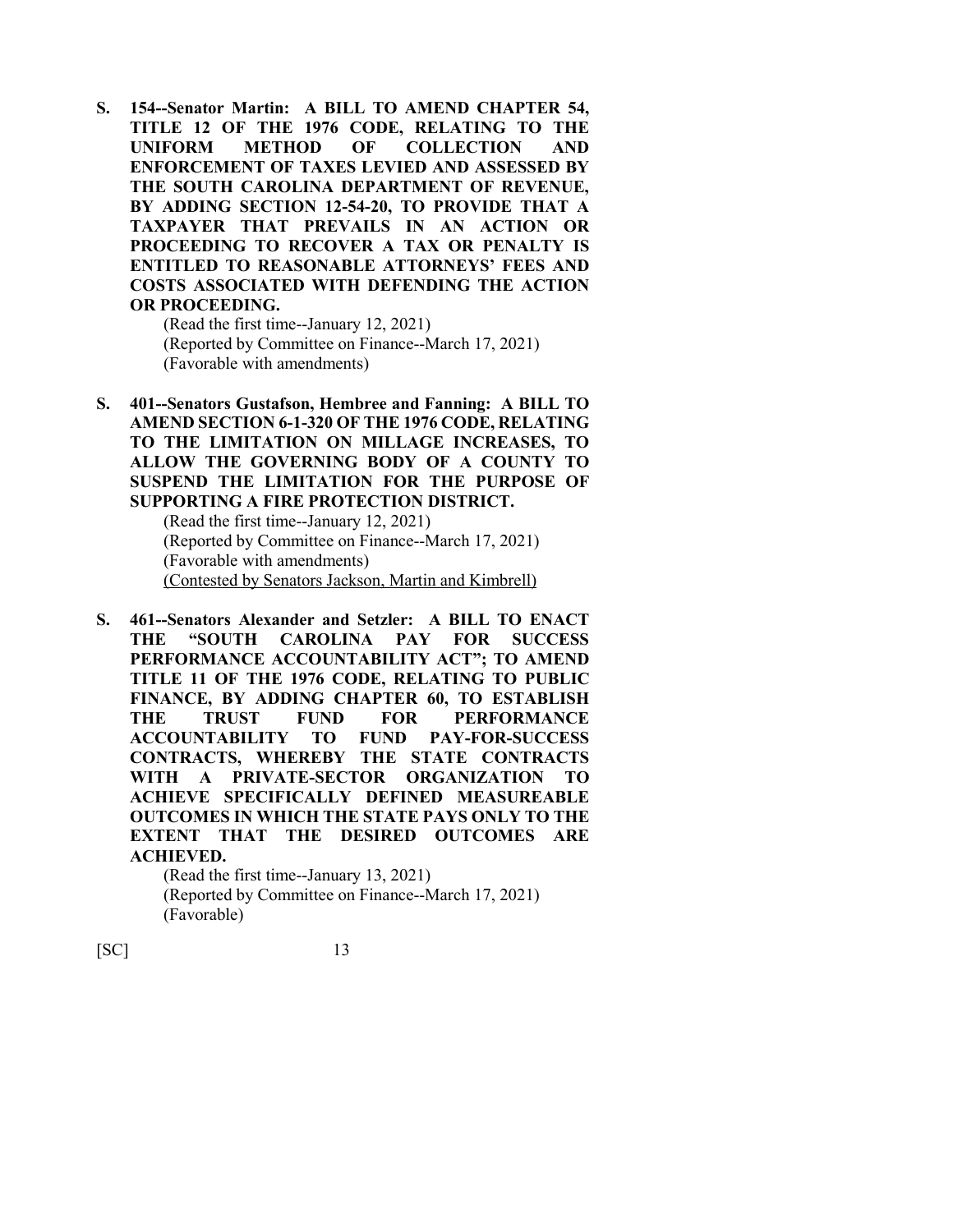**S. 556--Senators Goldfinch and Campsen: A BILL TO AMEND THE CODE OF LAWS OF SOUTH CAROLINA, 1976, BY ADDING SECTION 50-11-107 SO AS TO PROVIDE A PENALTY FOR A VIOLATION OF THE PROVISIONS OF CHAPTER 11, TITLE 50; TO AMEND SECTION 50-9-450, RELATING TO COMMERCIAL FUR LICENSES, SO AS TO REMOVE THE LICENSE REQUIREMENT FOR PERSONS WHO TRAP FUR-BEARING ANIMALS; TO AMEND SECTION 50-11-2200, RELATING TO UNLAWFUL CONDUCT ON WILDLIFE MANAGEMENT AREAS, SO AS TO REMOVE THE PROHIBITION ON TRAPPING; TO AMEND SECTION 50-11-2400, RELATING TO DEFINITIONS, SO AS TO LIMIT THE DEFINITION OF THE TERM "COMMERCIAL PURPOSES" TO FUR-BEARING ANIMALS; TO AMEND SECTION 50-11-2430, RELATING TO THE PROOF OF OWNERSHIP OR PERMISSION TO SET TRAPS ON LAND, SO AS TO LIMIT THE USE OF TRAPS ON PRIVATE LAND TO THE OWNER OR HIS AGENT; TO AMEND SECTION 50-11-2445, RELATING TO THE REMOVAL OF TRAPPED WILDLIFE, SO AS TO REMOVE REFERENCES TO A DESIGNEE AND INSERT THE TERM "AGENT"; TO AMEND SECTION 50-11-2450, RELATING TO REPORTING REQUIREMENTS FOR COMMERCIAL FUR LICENSEES, SO AS TO REMOVE A REFERENCE TO A REPEALED CODE SECTION; TO AMEND SECTION 50-11-2460, RELATING TO TRAPS ALLOWED FOR TRAPPING, SO AS TO REQUIRE ONLY CERTAIN INFORMATION TO BE ON TRAPS ON PUBLIC LAND; TO AMEND SECTION 50-11-2515, RELATING TO PROHIBITED ACTS, SO AS TO ESTABLISH A PENALTY FOR CERTAIN ACTS; TO AMEND SECTION 50-11-2540, RELATING TO TRAPPING SEASON, SO AS TO ESTABLISH TRAPPING SEASONS ON PUBLIC AND PRIVATE LAND AND TO REMOVE CERTAIN PROHIBITIONS ON TRAPPING COYOTES; TO AMEND SECTION 50-11-2565, RELATING TO PENALTIES FOR VIOLATIONS OF ARTICLE 12, SO AS TO REMOVE A REFERENCE; TO AMEND SECTION 50-11-2570, RELATING TO SPECIAL PERMITS TO CAPTURE DESTRUCTIVE WILDLIFE, SO AS TO ALLOW A PROPERTY OWNER OR HIS AGENT TO TAKE**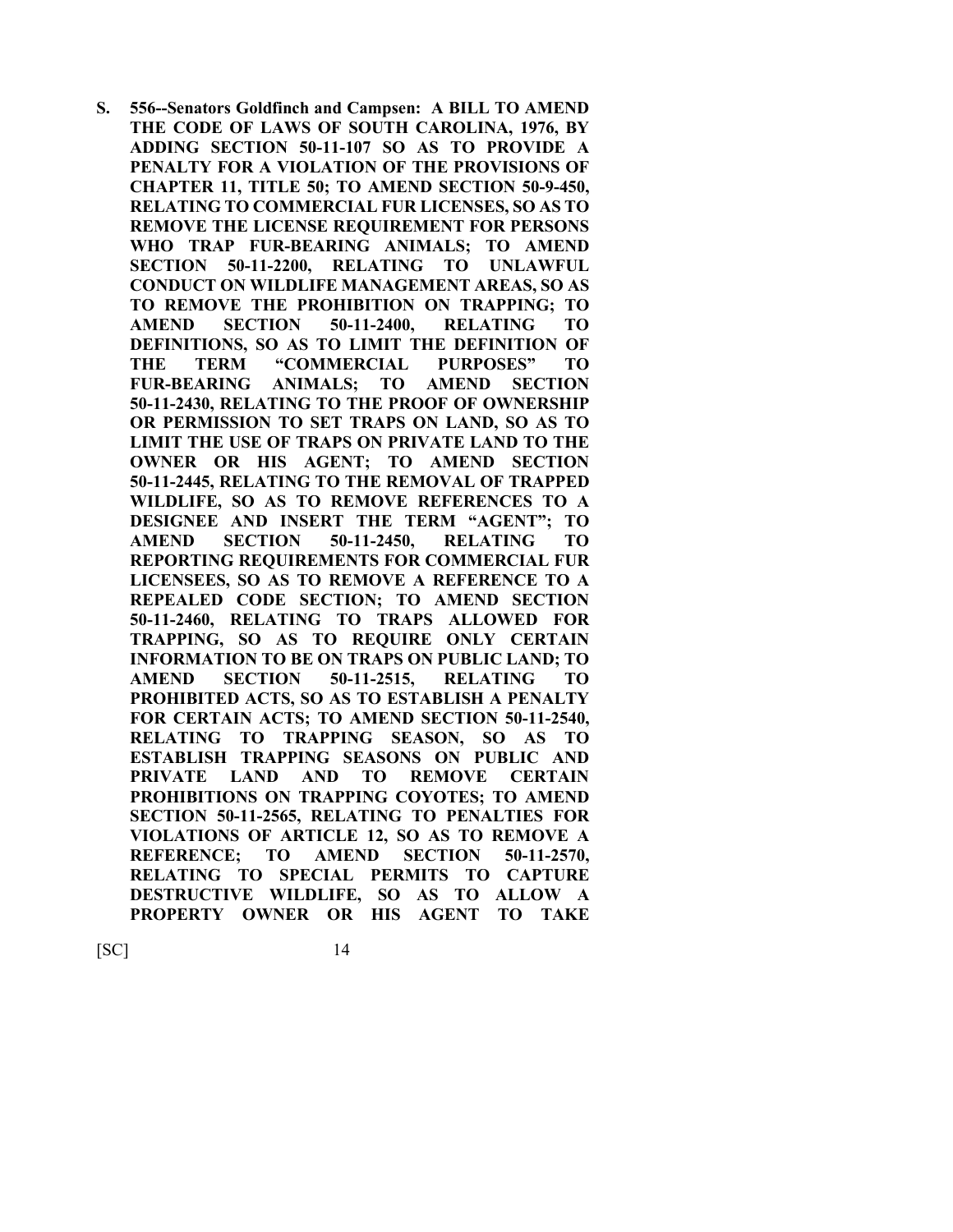**FUR-BEARING ANIMALS OR SQUIRRELS FOR AGRICULTURAL OR WILDLIFE MANAGEMENT PURPOSES WITHOUT A LICENSE OR PERMIT AND TO REMOVE THE PROHIBITION ON THE COMMERCIAL DISPOSAL OF A FUR-BEARING ANIMAL TAKEN IN ACCORDANCE WITH A DEPREDATION PERMIT; AND TO REPEAL SECTION 50-11-2560 RELATING TO PENALTIES FOR VIOLATIONS OF ARTICLE 12.** (Read the first time--February 17, 2021) (Reported by Committee on Fish, Game and Forestry--March 17, 2021) (Favorable with amendments)

(Committee Amendment Adopted--March 23, 2021)

- (Amended--March 23, 2021)
- **S. 296--Senators Climer, Fanning and M. Johnson: A BILL TO AMEND SECTION 56-2-105 OF THE 1976 CODE, RELATING TO THE DEPARTMENT OF MOTOR VEHICLES' ISSUANCE OF GOLF CART PERMITS AND THE OPERATION OF GOLF CARTS ALONG THE STATE'S HIGHWAYS, TO PROVIDE THAT A MUNICIPALITY OF A CERTAIN SIZE AND POPULATION MAY ADOPT AN ORDINANCE THAT ALLOWS FOR THE OPERATION DURING NON-DAYLIGHT HOURS OF GOLF CARTS THAT ARE EQUIPPED WITH WORKING HEADLIGHTS AND REAR LIGHTS.**

(Read the first time--January 12, 2021) (Reported by Committee on Transportation--March 23, 2021) (Favorable) (Contested by Senator Shealy)

**S. 354--Senator Rice: A BILL TO AMEND SECTION 56-2-105, RELATING TO THE ISSUANCE OF GOLF CART PERMIT DECALS AND REGISTRATIONS AND THE OPERATION OF GOLF CARTS WITHIN THE STATE, SO AS TO PROVIDE A MUNICIPALITY MAY ALLOW PERMITTED GOLF CARTS TO BE OPERATED WITHIN ITS JURISDICTION UNDER CERTAIN CONDITIONS.** (Read the first time--January 12, 2021) (Reported by Committee on Transportation--March 23, 2021)

(Favorable with amendments)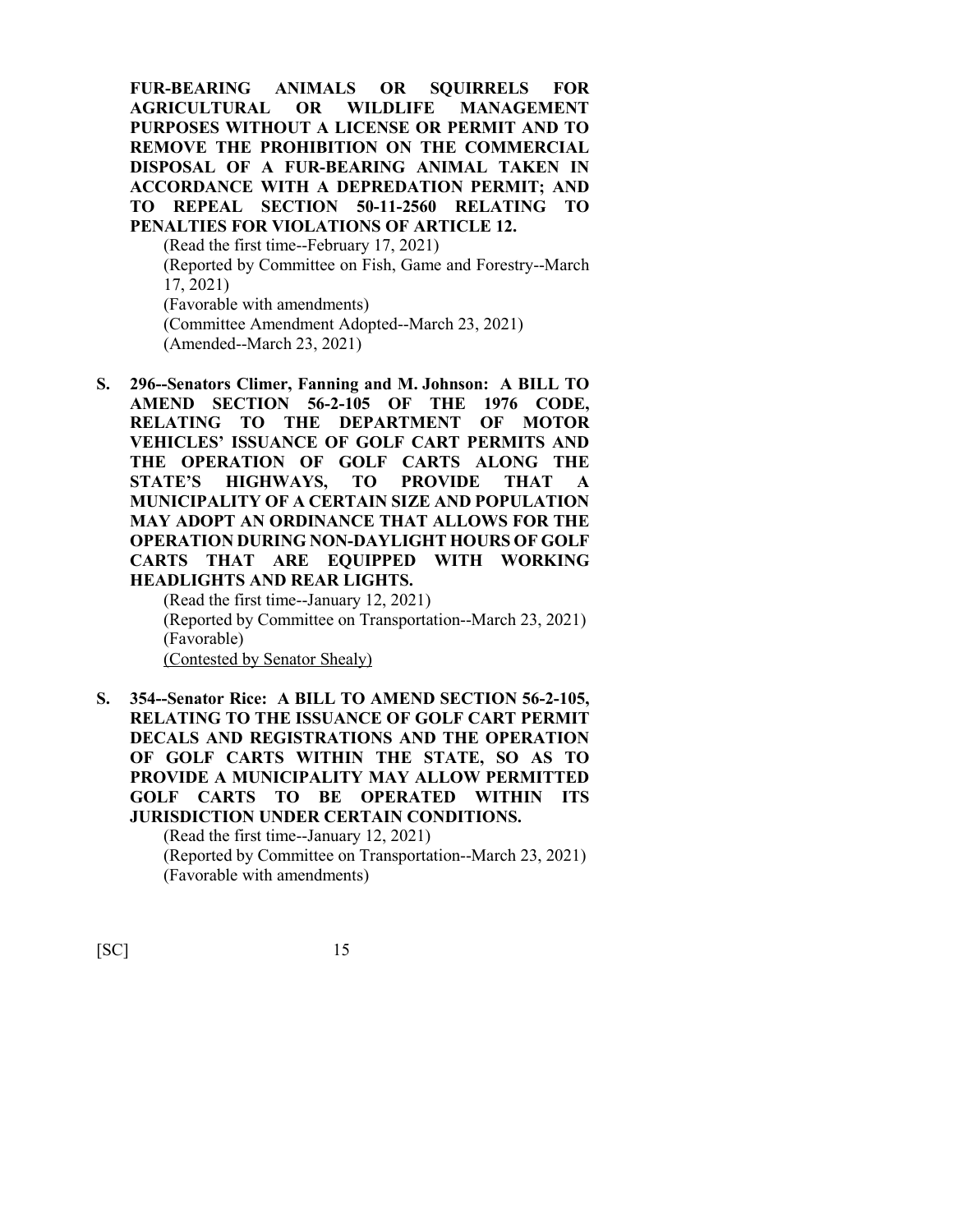**S. 503--Senator Hutto: A BILL TO AMEND SECTION 40-33-34, AS AMENDED, CODE OF LAWS OF SOUTH CAROLINA, 1976, RELATING TO MEDICAL ACTS THAT ADVANCED PRACTICE REGISTERED NURSES MAY PERFORM, SO AS TO INCLUDE ISSUING ORDERS FOR CERTAIN HOME HEALTH SERVICES; AND TO AMEND SECTION 40-47-935, AS AMENDED, RELATING TO MEDICAL ACTS THAT PHYSICIAN ASSISTANTS MAY PERFORM, SO AS TO INCLUDE ISSUING ORDERS FOR CERTAIN HOME HEALTH SERVICES.**

(Read the first time--January 28, 2021) (Recalled from Committee on Medical Affairs--March 23, 2021)

**S. 595--Senator Senn: A BILL TO AMEND SECTION 54-3-10(B) OF THE 1976 CODE, RELATING TO THE CREATION AND MEMBERSHIP OF THE SOUTH CAROLINA STATE PORTS AUTHORITY, TO DELETE THE PROVISION PROHIBITING EX-OFFICIO MEMBERS FROM ATTENDING EXECUTIVE SESSION.**

> (Read the first time--February 23, 2021) (Reported by Committee on Transportation--March 23, 2021) (Favorable with amendments)

**H. 3011--Reps. West, G.M. Smith, Simrill, B. Newton, Wooten, McGarry, Bryant, Haddon, Long, Pope, Gilliam, Hosey, Oremus, Caskey, Hardee, Yow, Atkinson and Martin: A BILL TO AMEND SECTION 56-5-1810, CODE OF LAWS OF SOUTH CAROLINA, 1976, RELATING TO REQUIRING A MOTOR VEHICLE TO BE DRIVEN UPON THE RIGHT HALF OF A ROADWAY, SO AS TO PROVIDE RESTRICTIONS ON DRIVING A MOTOR VEHICLE ON A ROADWAY HAVING AT LEAST TWO LANES ALLOWING MOVEMENT IN THE SAME DIRECTION, PROVIDE A PENALTY, AND DIRECT THE DEPARTMENT OF TRANSPORTATION TO PLACE SIGNS ALONG THE INTERSTATE HIGHWAYS DIRECTING SLOWER TRAFFIC TO MOVE RIGHT.**

> (Read the first time--March 9, 2021) (Reported by Committee on Transportation--March 23, 2021) (Favorable with amendments)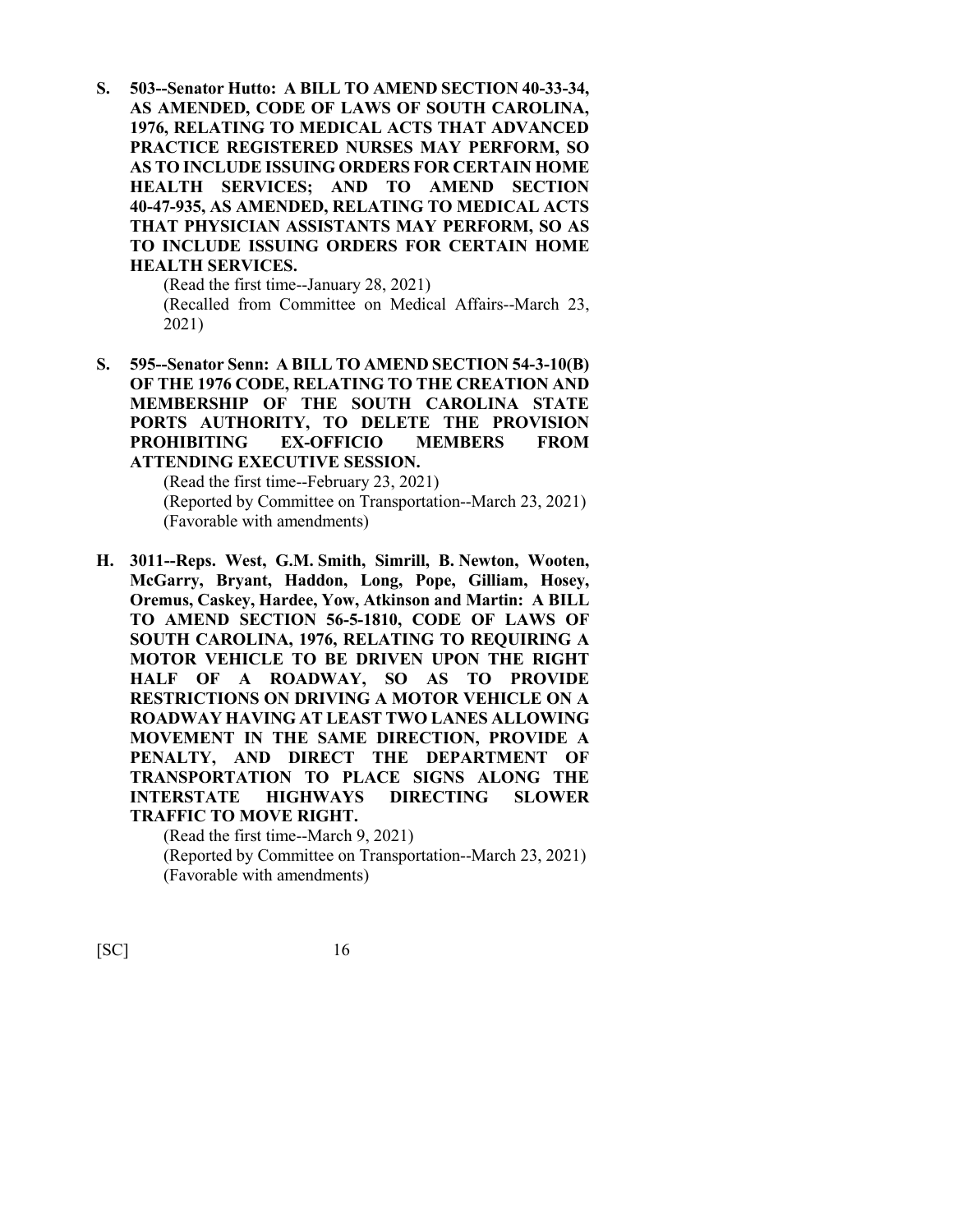**S. 101--Senators Cromer and Hembree: A BILL TO AMEND THE CODE OF LAWS OF SOUTH CAROLINA, 1976, BY ADDING SECTION 1-1-671 SO AS TO PROVIDE FOR THE DESIGN, COLOR, AND OTHER ELEMENTS OF THE SOUTH CAROLINA STATE FLAG AND TO DESIGNATE THE FLAG OF THIS DESIGN, COLOR, AND ELEMENTS AS THE OFFICIAL SOUTH CAROLINA STATE FLAG.**

> (Read the first time--January 12, 2021) (Reported by Committee on Family and Veterans' Services-- March 24, 2021) (Favorable with amendments)

**S. 235--Senator Turner: A BILL TO AMEND ACT 745 OF 1967, RELATING TO RENEWABLE WATER RESOURCES (REWA) FORMERLY KNOWN AS THE WESTERN CAROLINA REGIONAL SEWER AUTHORITY, TO REVISE THE MEMBERSHIP OF ITS GOVERNING COMMISSION BY REMOVING ONE MEMBER FROM SPARTANBURG COUNTY AND ADDING ONE MEMBER FROM GREENVILLE COUNTY, AND TO AMEND REWA'S SERVICE AREA.**

(Read the first time--January 12, 2021) (Reported by Committee on Judiciary--March 24, 2021) (Favorable) (Contested by Senator Corbin)

**S. 236--Senator Young: A BILL TO AMEND SECTION 7-7- 1000, CODE OF LAWS OF SOUTH CAROLINA, 1976, RELATING TO POOLING PRECINCTS IN MUNICIPAL ELECTIONS, SO AS TO PROVIDE THAT ANY PRECINCT CONTAINING THREE THOUSAND OR MORE VOTERS, AN INCREASE FROM FIVE HUNDRED OR MORE VOTERS, HAVE ITS OWN POLLING PLACE; THAT THE TOTAL NUMBER OF REGISTERED VOTERS IN THE MUNICIPAL POOLED PRECINCTS CANNOT EXCEED THREE THOUSAND, AN INCREASE FROM ONE THOUSAND FIVE HUNDRED; AND THAT POOLED MUNICIPAL POLLING PLACES CANNOT BE MORE THAN FIVE MILES, AN INCREASE FROM THREE MILES,**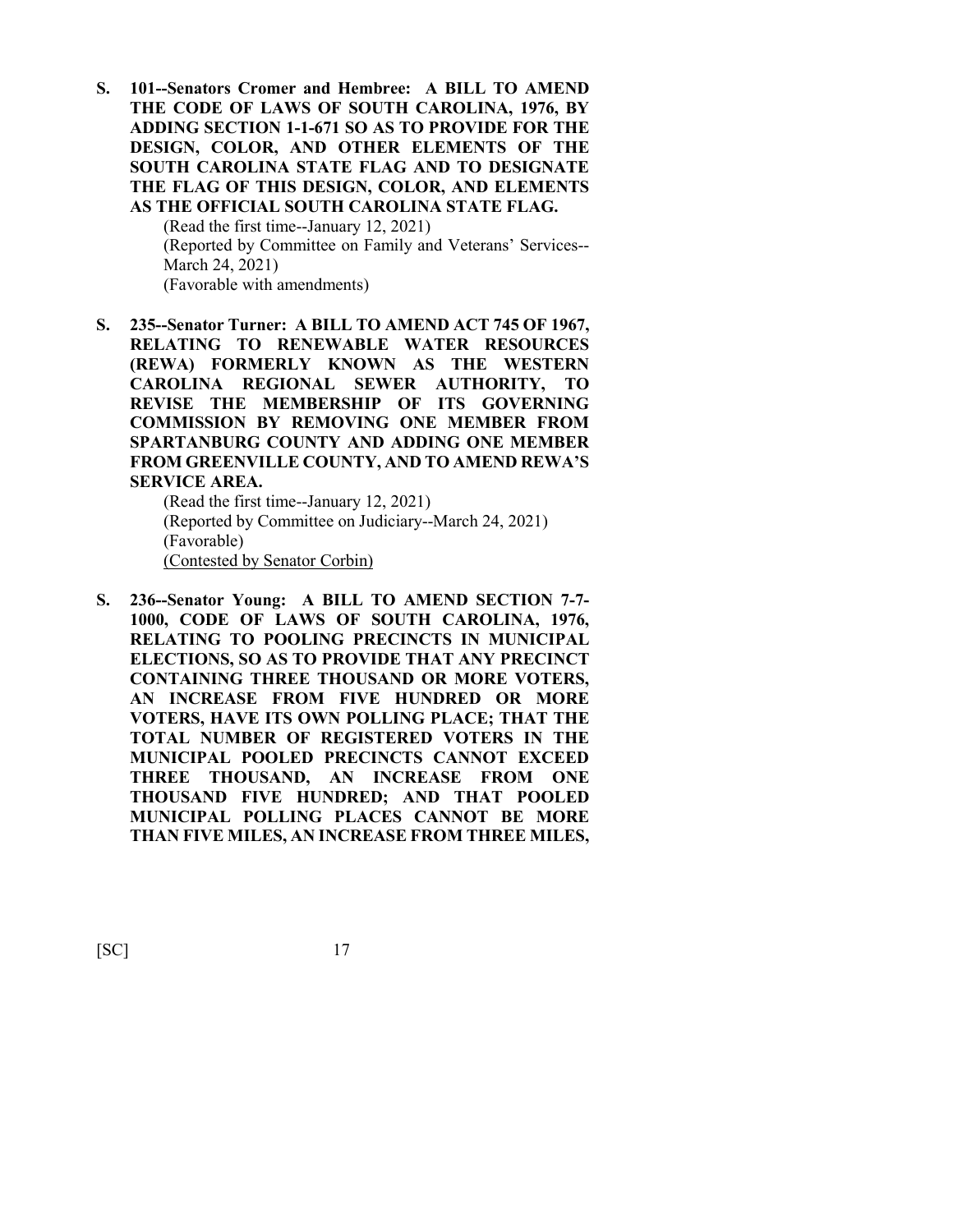## **FROM THE NEAREST PART OF ANY POOLED PRECINCT.**

(Read the first time--January 12, 2021) (Reported by Committee on Judiciary--March 24, 2021) (Favorable with amendments)

**S. 245--Senators Young and Rankin: A BILL TO AMEND SECTION 56-5-3435 OF THE 1976 CODE, RELATING TO MAINTAINING A SAFE OPERATING DISTANCE BETWEEN A MOTOR VEHICLE AND A BICYCLE, TO DEFINE "SAFE OPERATING DISTANCE".**

> (Read the first time--January 12, 2021) (Polled by Committee on Transportation--March 24, 2021) (Favorable)

**S. 304--Senators Climer and Fanning: A BILL TO AMEND THE 1976 SOUTH CAROLINA CODE OF LAWS BY ADDING SECTION 58-27-1060, SO AS TO PROVIDE WHEN A PERSON OR CORPORATION USING AN ELECTRIC VEHICLE CHARGING STATION IS NOT AN ELECTRIC UTILITY, AND TO FURTHER PROVIDE THAT ANY INCREASE IN CUSTOMER DEMAND OR ENERGY CONSUMPTION ASSOCIATED WITH TRANSPORTATION ELECTRIFICATION SHALL NOT CONSTITUTE REVENUES FOR AN ELECTRICAL UTILITY.**

(Read the first time--January 12, 2021) (Reported by Committee on Judiciary--March 24, 2021) (Favorable)

**S. 432--Senator Alexander: A BILL TO AMEND ARTICLE 1, CHAPTER 59, TITLE 38 OF THE 1976 CODE, RELATING TO CLAIMS PRACTICES, BY ADDING SECTION 38-59-60, TO ALLOW FOR CONTRIBUTIONS FOR DEFENSE COSTS FOR THE SAME CLAIM, SUIT, OR ACTION AMONG MORE THAN ONE LIABILITY INSURER.**

(Read the first time--January 12, 2021) (Reported by Committee on Banking and Insurance--March 24, 2021) (Favorable)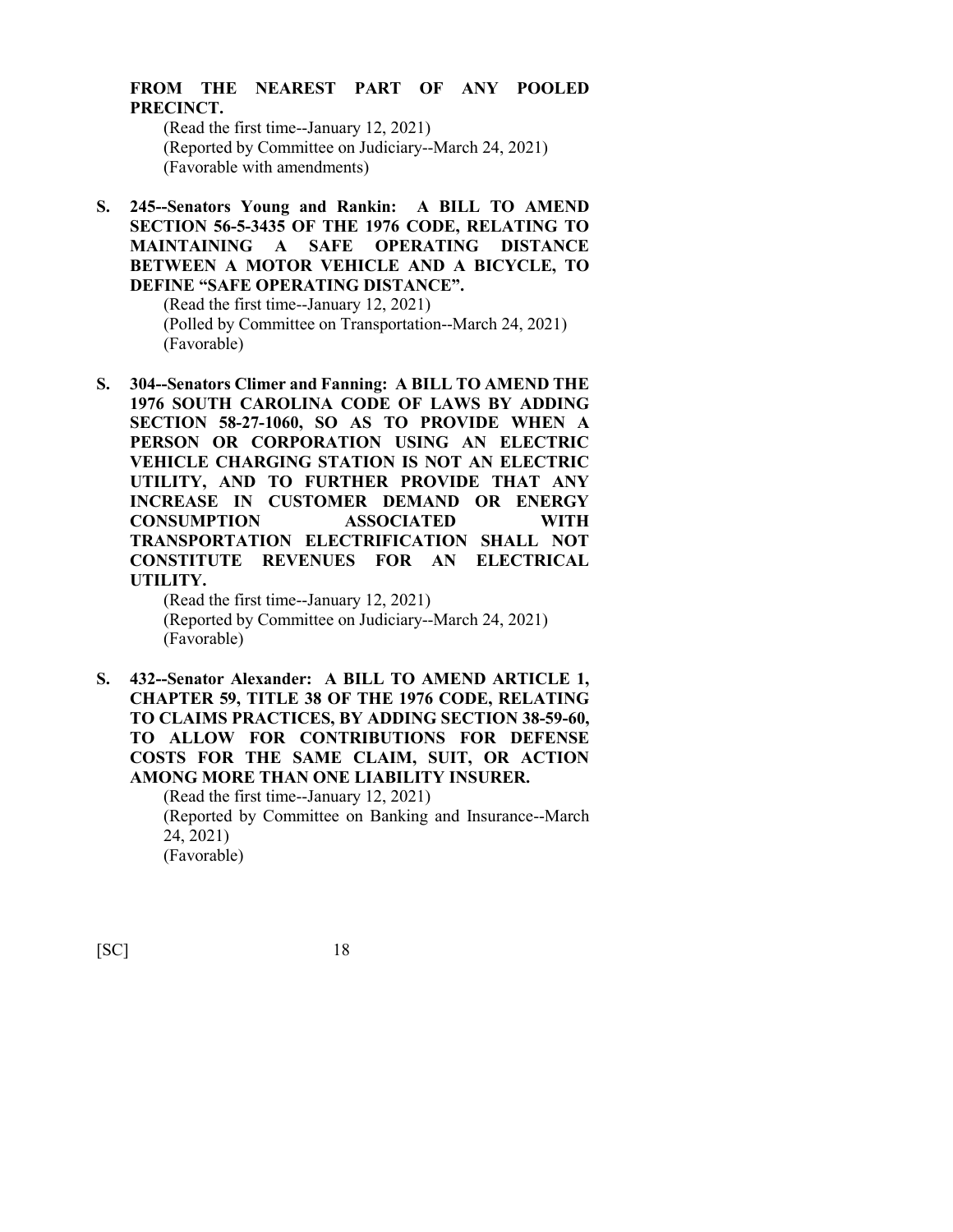**S. 435--Senator Cromer: A BILL TO AMEND THE CODE OF LAWS OF SOUTH CAROLINA, 1976, BY ADDING SECTION 38-43-25 SO AS TO AUTHORIZE THE DIRECTOR OF THE DEPARTMENT OF INSURANCE TO ISSUE A LIMITED LINES TRAVEL INSURANCE PRODUCER LICENSE; TO AMEND SECTION 38-1-20, AS AMENDED, RELATING TO DEFINITIONS APPLICABLE TO TITLE 38, SO AS TO DELETE THE DEFINITION OF "TRAVEL INSURANCE" AND TO ADD TRAVEL INSURANCE TO THE DEFINITION OF "MARINE INSURANCE"; AND TO AMEND ARTICLE 6 OF CHAPTER 43, TITLE 38, RELATING TO LIMITED LINES TRAVEL INSURANCE, SO AS TO DEFINE NECESSARY TERMS, TO PROVIDE THAT TRAVEL INSURANCE MUST BE CLASSIFIED AND FILED AS MARINE INSURANCE SUBJECT TO CERTAIN EXCEPTIONS, TO AUTHORIZE THE DIRECTOR OF THE DEPARTMENT OF INSURANCE TO ESTABLISH A TRAVEL INSURANCE PRODUCER LICENSE AND ESTABLISH CERTAIN REQUIREMENTS FOR AN APPLICANT, TO ASSESS A PREMIUM TAX ON TRAVEL INSURANCE PREMIUMS AND ESTABLISH CERTAIN REPORTING REQUIREMENTS, TO ESTABLISH CERTAIN REQUIREMENTS FOR TRAVEL PROTECTION PLANS, TO PROVIDE CERTAIN SALES PRACTICES FOR TRAVEL INSURERS, TO ESTABLISH CERTAIN LICENSING REQUIREMENTS FOR TRAVEL ADMINISTRATORS FOR TRAVEL INSURANCE, AND TO AUTHORIZE THE DIRECTOR TO PROMULGATE REGULATIONS.**

> (Read the first time--January 12, 2021) (Reported by Committee on Banking and Insurance--March 24, 2021) (Favorable)

**S. 455--Senator Davis: A BILL TO AMEND SECTION 40-33-36 OF THE 1976 CODE, RELATING TO THE TEMPORARY LICENSURE OF NURSES, TO CREATE AN ADDITIONAL CATEGORY OF TEMPORARY LICENSURE FOR GRADUATE NURSES, TO PRESCRIBE CRITERIA FOR OBTAINING TEMPORARY LICENSURE AS A GRADUATE NURSE, TO PROVIDE FOR SITUATIONS IN WHICH TEMPORARY LICENSURE AS A GRADUATE**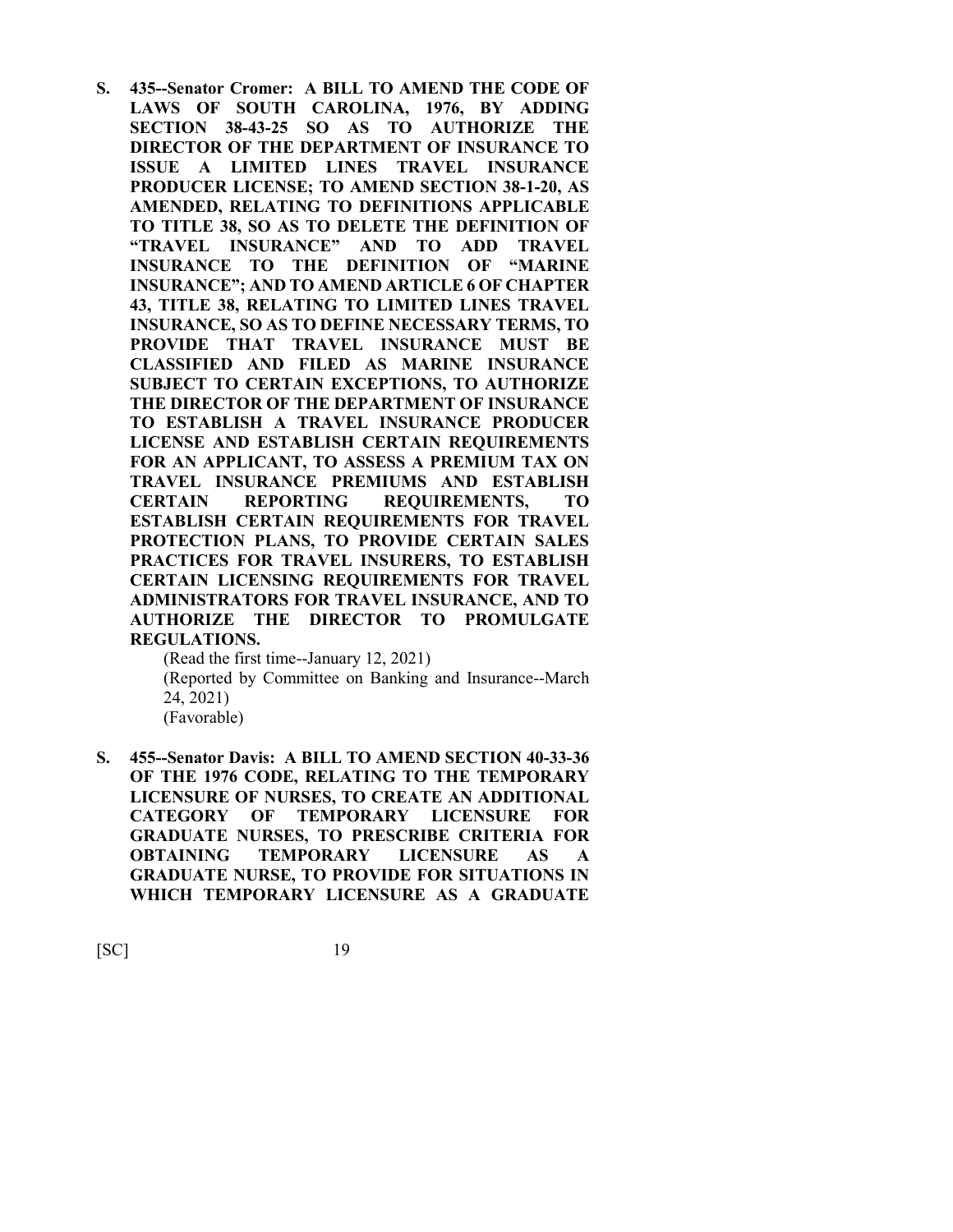#### **NURSE SHALL BE IMMEDIATELY REVOKED, AND TO DEFINE NECESSARY TERMS.**

(Read the first time--January 13)

(Recalled from Committee on Medical Affairs--March 24, 2021)

**S. 499--Senators Campsen, Rice, Talley, Loftis and Climer: A BILL TO ENACT THE "SOUTH CAROLINA ELECTION COMMISSION RESTRUCTURING ACT"; TO AMEND CHAPTER 1, TITLE 7 OF THE 1976 CODE, RELATING TO ELECTIONS, BY ADDING SECTION 7-1-110, TO PROVIDE THAT THE PRESIDENT OF THE SENATE AND SPEAKER OF THE HOUSE OF REPRESENTATIVES HAVE THE RIGHT TO INTERVENE AND HAVE STANDING ON BEHALF OF THEIR RESPECTIVE BODIES IN ACTIONS THAT CHALLENGE THE VALIDITY OF AN ELECTION LAW, AN ELECTION POLICY, OR THE MANNER IN WHICH AN ELECTION IS CONDUCTED; TO AMEND SECTION 7-3-10(a) OF THE 1976 CODE, RELATING TO THE STATE ELECTION COMMISSION, TO PROVIDE THAT THE MEMBERSHIP OF THE COMMISSION CONSISTS OF FIVE MEMBERS APPOINTED BY THE GOVERNOR UPON THE ADVICE AND CONSENT OF THE SENATE; AND TO AMEND SECTION 7-3-20(A) OF THE 1976 CODE, RELATING TO THE EXECUTIVE DIRECTOR OF THE STATE ELECTION COMMISSION, TO REVISE HIS PROCEDURE OF APPOINTMENT.**

(Read the first time--January 28, 2021) (Reported by Committee on Judiciary--March 24, 2021) (Favorable with amendments)

**S. 614--Senators Corbin, Loftis, Kimbrell, Garrett, Rice, Adams and Gustafson: A BILL TO AMEND ARTICLE 1, CHAPTER 1, TITLE 25 OF THE 1976 CODE, RELATING TO THE MILITARY CODE, BY ADDING SECTION 25-1-80, TO PROVIDE FOR THE DUTIES AND RESPONSIBILITIES OF THE SOUTH CAROLINA UNORGANIZED MILITIA.**

> (Read the first time--February 25, 2021) (Reported by Committee on Family and Veterans' Services-- March 24, 2021) (Favorable)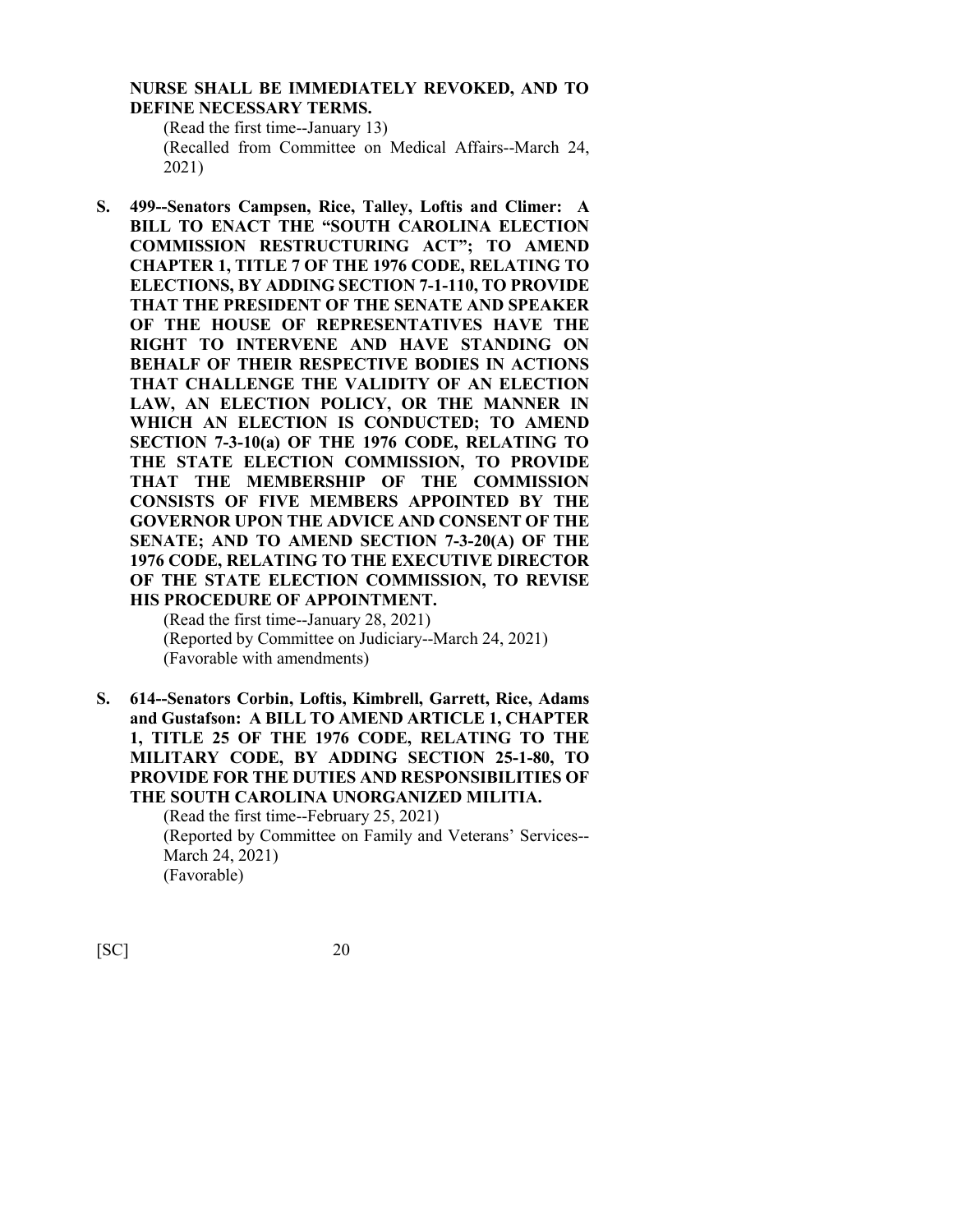**S. 667--Senators Grooms, Verdin and Climer: A BILL TO AMEND SECTION 57-25-190, CODE OF LAWS OF SOUTH CAROLINA, 1976, RELATING TO RELOCATION AND ADJUSTMENT OF SIGNS BY THE DEPARTMENT OF TRANSPORTATION, SO AS TO PROVIDE OPTIONS AND PARAMETERS TO ADJUST OR RELOCATE OUTDOOR ADVERTISING SIGNS TO RESTORE VISIBILITY, AND PROVIDE FOR THE COSTS OF ADJUSTMENT OR RELOCATION.**

> (Read the first time--March 16, 2021) (Polled by Committee on Transportation--March 24, 2021) (Favorable)

**S. 698--Senators Peeler, Climer, Hutto, Williams, Talley, Leatherman, K. Johnson, Sabb, McElveen, Setzler, Alexander, Goldfinch, Gambrell, Grooms, Cromer, Shealy, Davis, Young and Rice: A JOINT RESOLUTION TO AUTHORIZE THE USE OF CERTAIN FUNDS FROM THE WAREHOUSE RECEIPTS GUARANTY FUND TO PAY CERTAIN COTTON PRODUCER CLAIMS, TO PROVIDE THAT THE COTTON PRODUCER SHALL SUBROGATE HIS INTEREST IN A CAUSE OF ACTION, AND TO PROVIDE FOR THE RETURN OF CERTAIN FUNDS TO THE WAREHOUSE RECEIPTS GUARANTY FUND.**

(Read the first time--March 24, 2021) (Recalled from Committee on Agriculture and Natural

Resources--March 24, 2021)

**H. 3262--Reps. Fry, Huggins, Davis, B. Newton, G.R. Smith, Morgan, Burns, Erickson, Bennett, Thayer, Taylor, Bryant, Elliott, Willis, Felder, McGarry, V.S. Moss, Haddon, Long, Pope, Forrest, Caskey, Hixon, Hewitt, Bailey, M.M. Smith, J.E. Johnson, Bradley, Brittain and Crawford: A BILL TO AMEND SECTION 7-11-15, AS AMENDED, CODE OF LAWS OF SOUTH CAROLINA, 1976, RELATING TO QUALIFICATIONS TO RUN AS A CANDIDATE IN GENERAL ELECTIONS, SO AS TO REQUIRE ALL CANDIDATES FROM EACH POLITICAL PARTY IN THIS STATE TO PAY A FILING FEE, INCLUDING CANDIDATES FROM PARTIES THAT ARE NOT REQUIRED TO CONDUCT A PRIMARY ELECTION, AND TO AUTHORIZE POLITICAL PARTIES TO CHARGE A CERTIFICATION FEE TO ALL CANDIDATES SEEKING**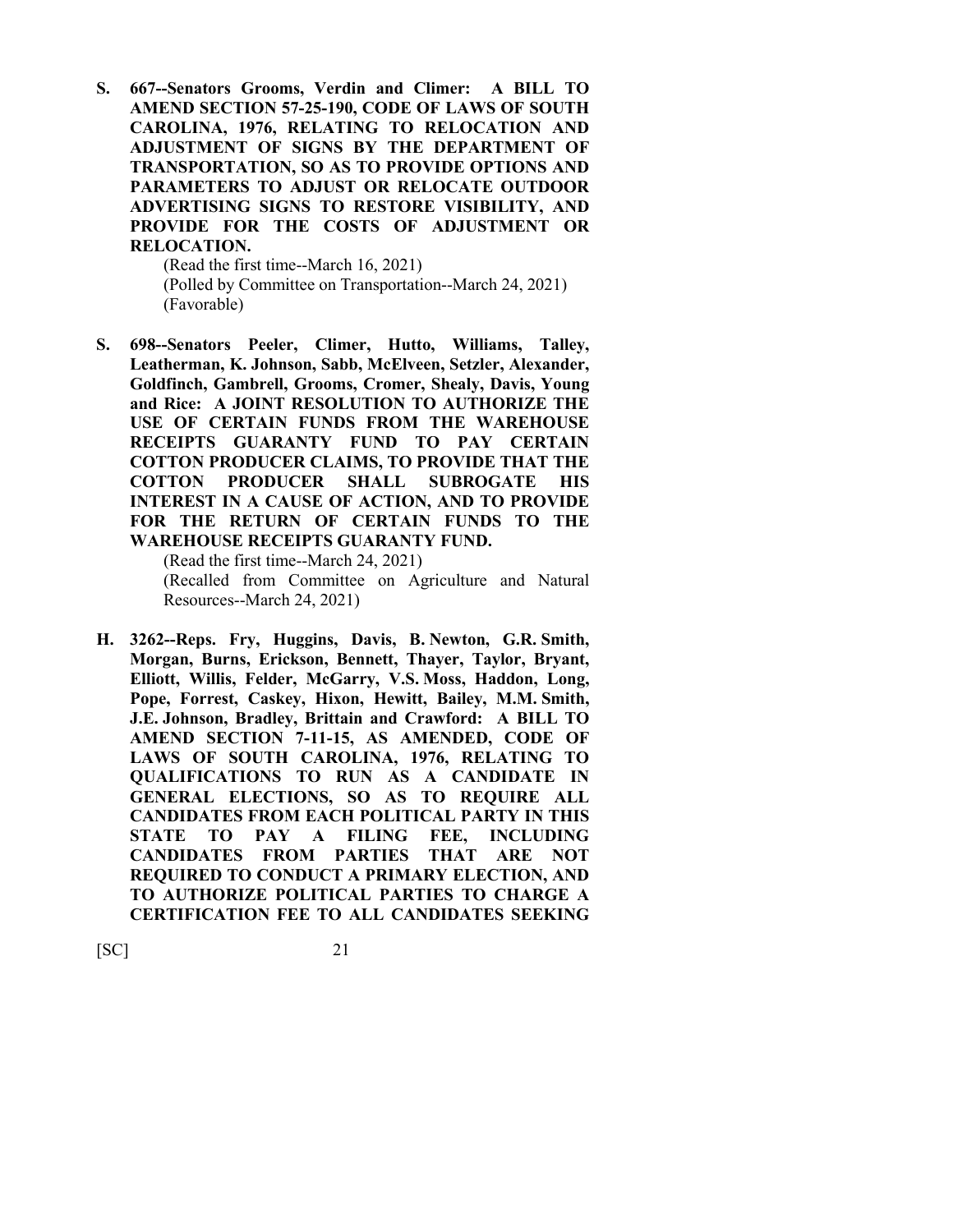**NOMINATION BY POLITICAL PARTY PRIMARY OR POLITICAL PARTY CONVENTION; AND TO AMEND SECTION 7-11-210, RELATING TO THE NOTICE OF CANDIDACY AND PLEDGE, SO AS TO REQUIRE CANDIDATES TO AFFIRM THEIR PARTICIPATION IN AT LEAST THREE OF THE LAST FOUR STATEWIDE PARTY PRIMARIES, OR, IN THE ALTERNATIVE, IF PRECLUDED FROM PARTICIPATION DUE TO AGE, PERSONAL HEALTH, RESIDENCY, OR ACTIVE MILITARY SERVICE, CANDIDATES MAY PLEDGE THAT THEY ARE BONA FIDE MEMBERS OF THE POLITICAL PARTY WHOSE NOMINATION THEY ARE SEEKING, AND TO PROVIDE THAT THE STATE PARTY CHAIRMAN, IF PERMITTED BY PARTY RULE, MAY REQUIRE ADDITIONAL VERIFICATION WHEN A CANDIDATE'S AFFIRMATION OF BONA FIDE PARTY MEMBERSHIP IS DISPUTED, AND THAT THE STATE CHAIRMAN IS THE FINAL AUTHORITY TO RESOLVE QUESTIONS REGARDING BONA FIDE PARTY MEMBERSHIP.**

(Read the first time--February 25, 2021) (Reported by Committee on Judiciary--March 24, 2021) (Favorable with amendments)

**H. 3264--Reps. Fry, Huggins, Davis, B. Newton, G.R. Smith, Morgan, Burns, Erickson, Bennett, Thayer, Taylor, Bryant, Elliott, Willis, Felder, Long, McGarry, Haddon, Hewitt, Bailey, M.M. Smith, J.E. Johnson, Bradley, Crawford and King: A BILL TO AMEND SECTION 7-9-70, CODE OF LAWS OF SOUTH CAROLINA, 1976, RELATING TO THE REQUIRED NOTICES OF COUNTY CONVENTIONS, SO AS TO ELIMINATE THE REQUIREMENT THAT A COUNTY COMMITTEE PUBLISH CERTAIN NOTICES REGARDING COUNTY CONVENTIONS IN A NEWSPAPER HAVING GENERAL CIRCULATION IN THE COUNTY.**

> (Read the first time--February 25, 2021) (Reported by Committee on Judiciary--March 24, 2021) (Favorable)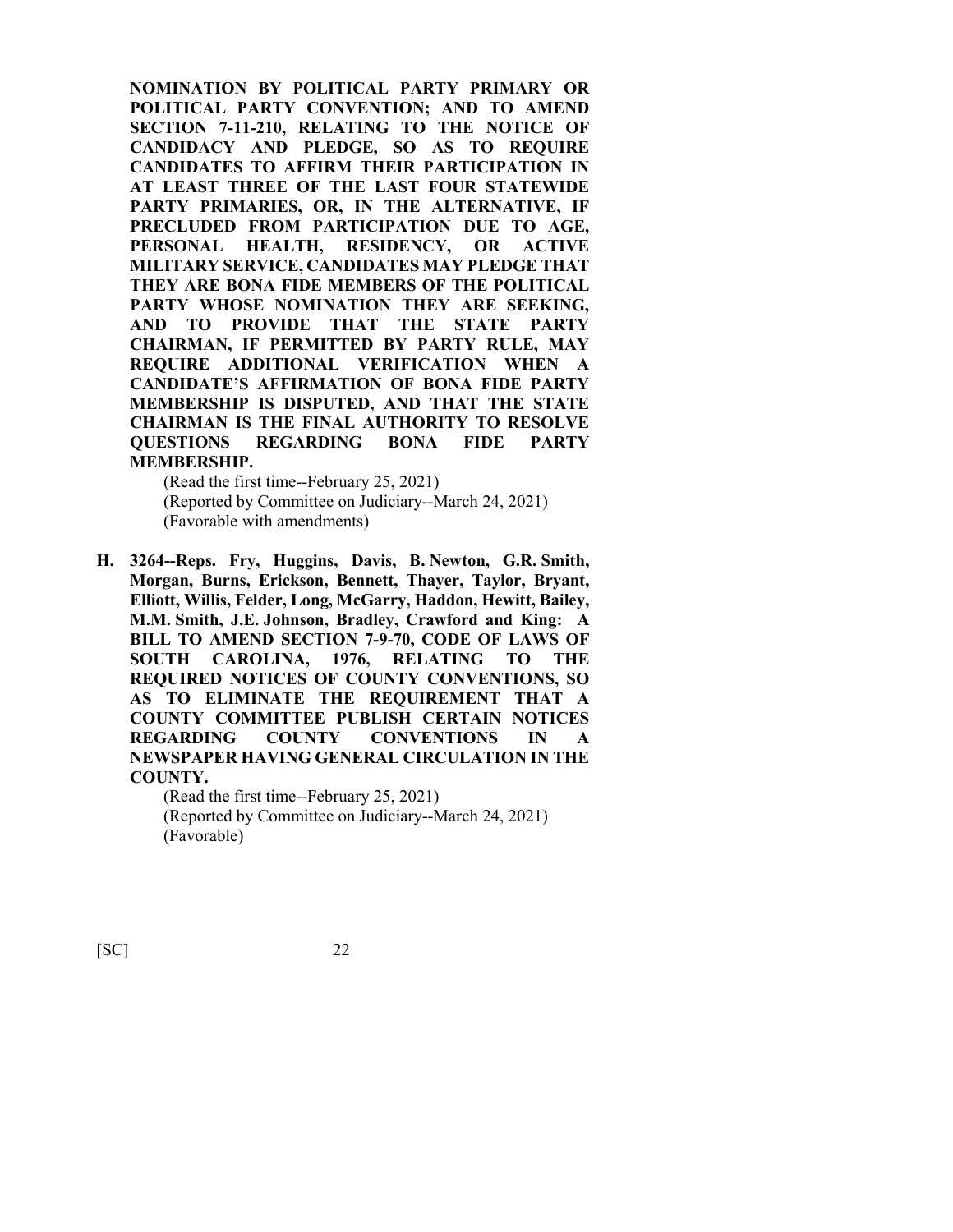**H. 4027--Rep. Burns: A BILL TO AMEND ACT 745 OF 1967, AS AMENDED, RELATING TO RENEWABLE WATER RESOURCES (REWA) FORMERLY KNOWN AS THE WESTERN CAROLINA REGIONAL SEWER AUTHORITY, SO AS TO AMEND REWA'S SERVICE AREA AND TO REVISE THE MEMBERSHIP OF THE GOVERNING COMMISSION.**

(Read the first time--March 17, 2021) (Reported by Committee on Judiciary--March 24, 2021) (Favorable) (Contested by Senator Corbin)

#### **CONCURRENT RESOLUTION**

**S. 701--Senator Sabb: A CONCURRENT RESOLUTION TO REQUEST THAT THE DEPARTMENT OF TRANSPORTATION NAME A PORTION OF HIGHWAY 45 FROM BETAW ROAD EXTENDING 1.5 MILES TO ARROWHEAD TURN "HARVEY MIDDLETON ROAD" AND ERECT APPROPRIATE MARKERS OR SIGNS AT THIS LOCATION CONTAINING THE DESIGNATION.**

(Introduced--March 24, 2021)

(Recalled from Committee on Transportation--March 24, 2021)